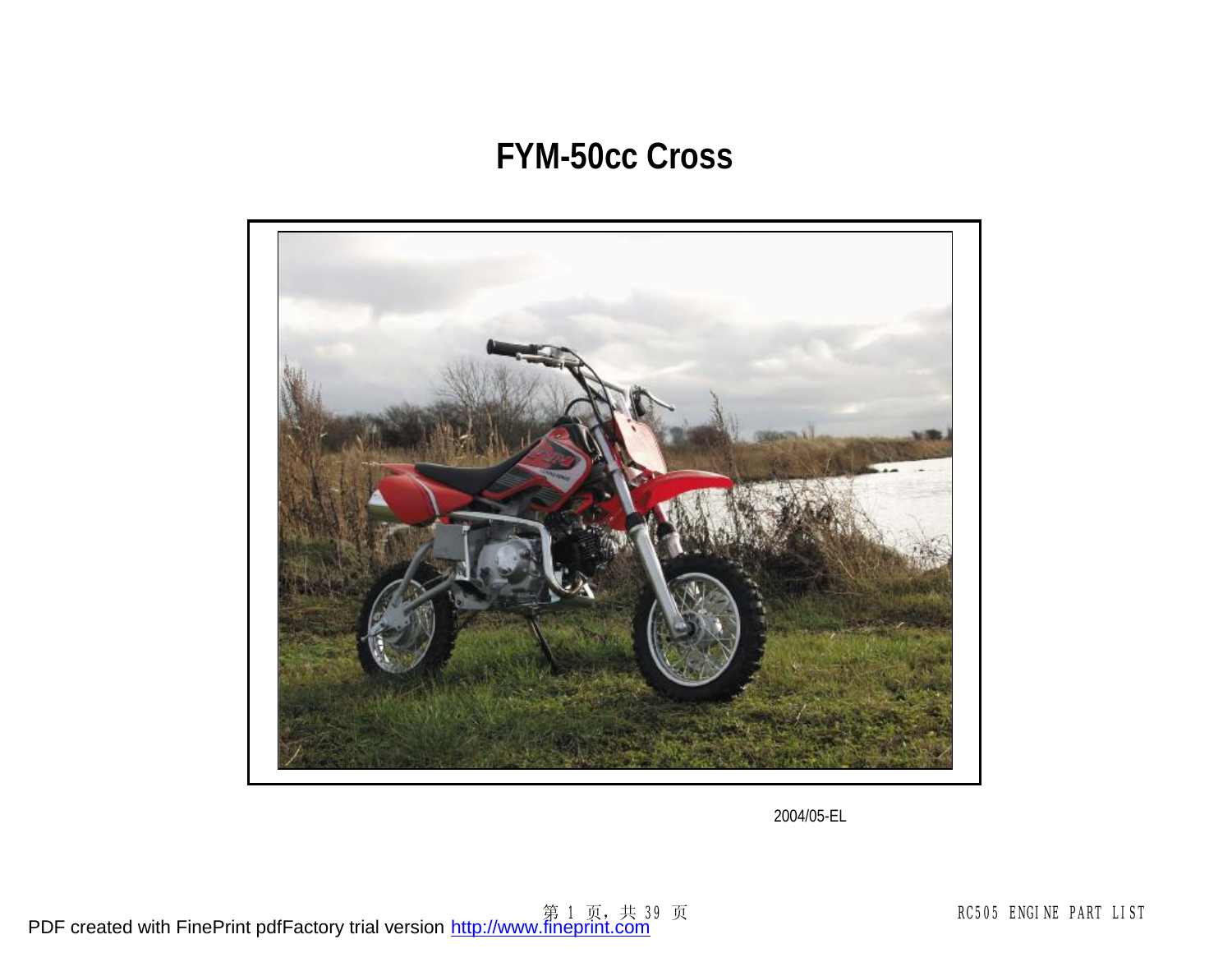| $E-1$          | <b>CYLINDER HEAD</b> | 22<br>13<br>$12^{\overline{2}}$ | 19<br>ື້               | -15    | 21<br>21<br>φ<br>20<br>20 |                         | <b>RC-505</b>  |
|----------------|----------------------|---------------------------------|------------------------|--------|---------------------------|-------------------------|----------------|
| FIG.           | PART NO.             | <b>DESCRIPTION</b>              | <b>REMARKS</b><br>Q'TY | FIG.   | PART NO.                  | <b>DESCRIPTION</b>      | Q'TY           |
| $\mathbf{1}$   | 12200-FYBF-000       | <b>CYLINDER HEAD ASSY</b>       | $\mathbf{1}$           | $\, 8$ | 12381-FYBF-000            | <b>GASKET L COVER</b>   | $\overline{1}$ |
| $\overline{2}$ | 12310-FYBF-000       | CYLINDER HEAD COVER             | $\mathbf{1}$           | 9      | 17192-FYBF-000            | <b>GASKET INLET</b>     | $\overline{1}$ |
| 3              | 12331-FYBF-000       | CYLINDER HEAD COVER(R)          | $\mathbf{1}$           | $10\,$ | 17191-FYBF-000            | <b>GASKET INSULATOR</b> | $\overline{1}$ |
| 4              | 12341-FYBF-000       | CYLINDER HEAD COVER(L)          | $\mathbf{1}$           | 11     | 90731-FYBF-000            | O-GASKET                | $\overline{2}$ |
| 5              | 12351-FYBF-000       | VAVLE COVER                     | $\overline{2}$         | 12     | 90206-FYBF-000            | NUT FLANGE 6M           | 4              |
| 6              | 12361-FYBF-000       | <b>GASKET COVER</b>             | $\mathbf{1}$           | 13     | 90308-FYBF-000            | WASHER 6                | $\sqrt{3}$     |
| $\overline{7}$ | 12371-FYBF-000       | <b>GASKET R COVER</b>           | $\mathbf{1}$           | 14     | 90308-FYBF-00C            | WASHER 6                | $\mathbf{1}$   |
|                |                      |                                 |                        |        |                           |                         |                |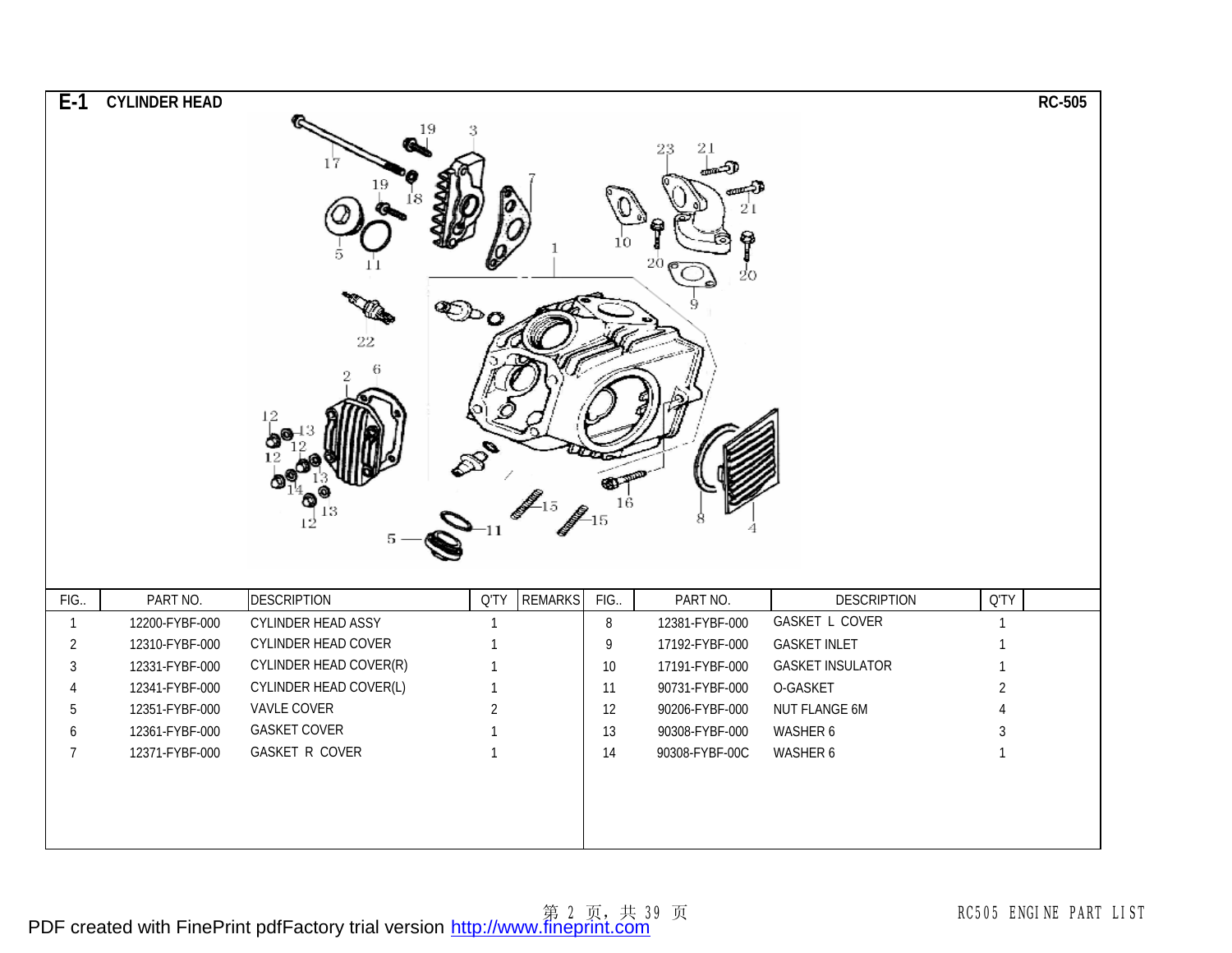| $E-1$ | <b>CYLINDER HEAD</b> |                          |                |                |      |                |                      |              |  |
|-------|----------------------|--------------------------|----------------|----------------|------|----------------|----------------------|--------------|--|
|       |                      |                          | 19             |                |      |                |                      |              |  |
|       |                      |                          |                |                |      | 21             |                      |              |  |
|       |                      |                          |                |                |      |                |                      |              |  |
|       |                      |                          |                |                |      |                |                      |              |  |
|       |                      |                          |                |                |      |                |                      |              |  |
|       |                      |                          |                |                |      | Î              |                      |              |  |
|       |                      |                          |                |                |      | 2<br>$20\,$    |                      |              |  |
|       |                      |                          |                |                |      |                |                      |              |  |
|       |                      |                          |                |                |      |                |                      |              |  |
|       |                      | 22                       |                |                |      |                |                      |              |  |
|       |                      | 2                        |                |                |      |                |                      |              |  |
|       |                      |                          |                |                |      |                |                      |              |  |
|       |                      | 12                       |                |                |      |                |                      |              |  |
|       |                      |                          |                |                |      |                |                      |              |  |
|       |                      |                          |                |                |      |                |                      |              |  |
|       |                      |                          |                |                |      |                |                      |              |  |
|       |                      | 12                       |                | 15             | 16   |                |                      |              |  |
|       |                      | 5                        |                |                |      |                |                      |              |  |
|       |                      |                          |                |                |      |                |                      |              |  |
| FIG.  | PART NO.             | <b>DESCRIPTION</b>       | <b>Q'TY</b>    | <b>REMARKS</b> | FIG. | PART NO.       | <b>DESCRIPTION</b>   | <b>Q'TY</b>  |  |
| 15    | 90432-FYBF-000       | <b>BOLT STUD</b>         | $\overline{2}$ |                | 22   | 98060-FYBF-000 | <b>IGNITION PLUG</b> | $\mathbf{1}$ |  |
| 16    | 90122-FYBF-000       | <b>BOLT</b>              | $\overline{2}$ |                | 23   | 17110-FYBF-000 | PIPE COMP IN         | $\mathbf{1}$ |  |
| 17    | 90111-FYBF-000       | LONG BOLT M6*110         | $\mathbf{1}$   |                |      |                |                      |              |  |
| 18    | 90308-FYBF-001       | WASHER 6                 | $\mathbf{1}$   |                |      |                |                      |              |  |
| 19    | GB5787-86-06020-L    | <b>BOLT FLANGE M6*20</b> | $\overline{2}$ |                |      |                |                      |              |  |
| 20    | 90125-FYBF-000       | <b>BOLT FLANGE M6x25</b> | $\overline{2}$ |                |      |                |                      |              |  |
| 21    | 90132-FYBF-000       | <b>BOLT FLANGE M6x32</b> | $\overline{2}$ |                |      |                |                      |              |  |
|       |                      |                          |                |                |      |                |                      |              |  |
|       |                      |                          |                |                |      |                |                      |              |  |
|       |                      |                          |                |                |      |                |                      |              |  |
|       |                      |                          |                |                |      |                |                      |              |  |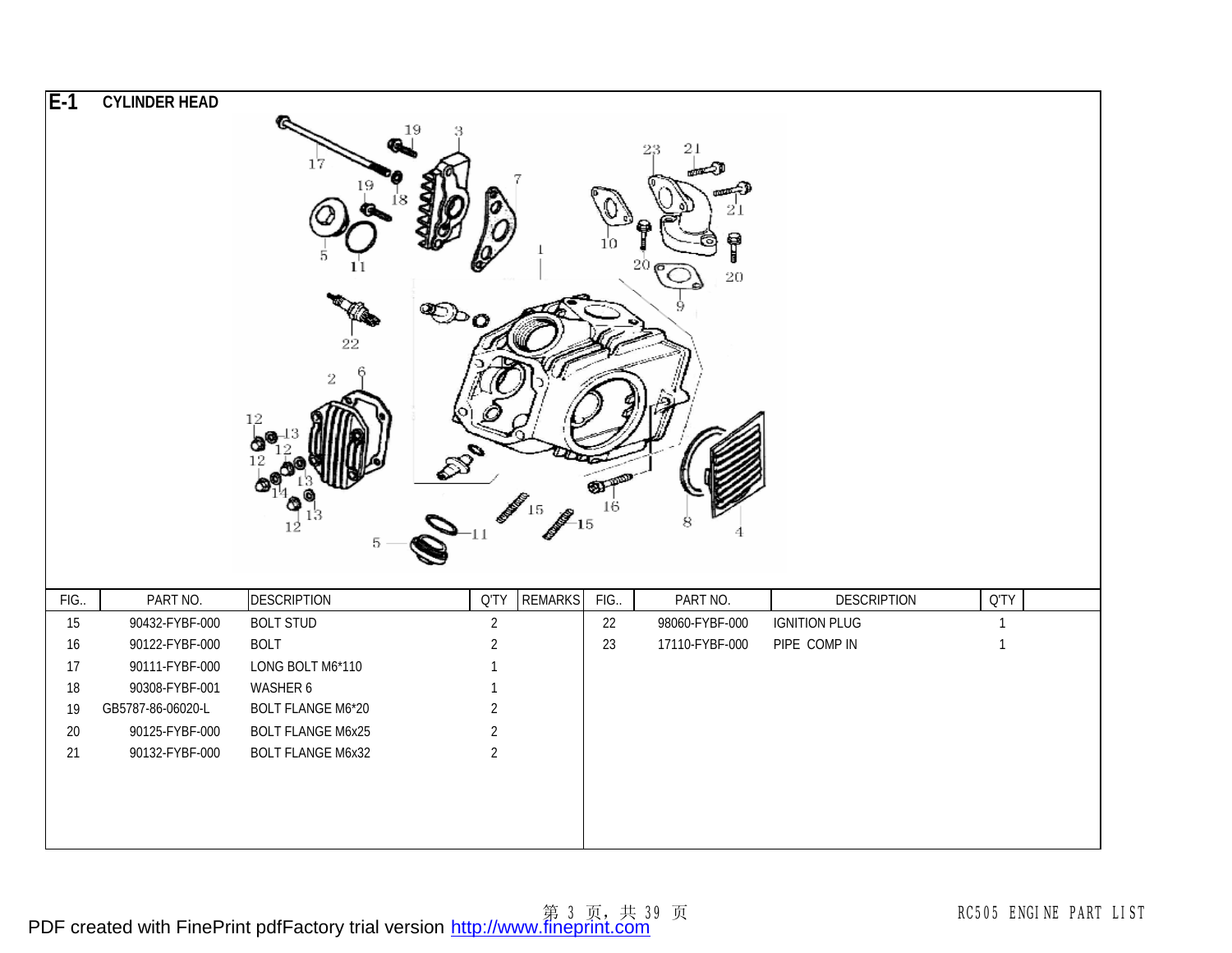|                     | E-2 CYLINDER COMP                 | $^{12}$<br>ခု<br>ூ<br>2                      | $^\copyright$<br>8<br>⊚<br>9 | 5<br>10        | 13          |                                  |                                      |                      |
|---------------------|-----------------------------------|----------------------------------------------|------------------------------|----------------|-------------|----------------------------------|--------------------------------------|----------------------|
| FIG.                | PART NO.                          | <b>DESCRIPTION</b>                           | Q'TY                         | <b>REMARKS</b> | FIG.        | PART NO.                         | <b>DESCRIPTION</b>                   | Q'TY                 |
| $\overline{1}$      | 12100-FYBF-000                    | <b>CYLINDER COMP</b><br>GASKET CYLINDER HEAD | $\mathbf{1}$                 |                | $\, 8$      | 90715-FYBF-000                   | JOINT RING                           | $\overline{1}$       |
| $\overline{2}$<br>3 | 12391-FYBF-000<br>12191-FYDBF-000 | <b>GASKET CYLINDER</b>                       | $\mathbf{1}$<br>$\mathbf{1}$ |                | 9<br>$10\,$ | 90828-FYBF-000<br>90719-FYBF-00A | <b>BUSH</b><br>RECTANGLED JOINT RING | -1<br>$\overline{1}$ |
| 4                   | 31126-FYBF-000                    | SETTLE CLIP                                  | $\mathbf{1}$                 |                | 11          | 90719-FYBF-00B                   | RECTANGLED JOINT RING                | $\overline{1}$       |
| 5                   | 96814-FYBF-000                    | PIN DOWEL 8*14                               | $\overline{2}$               |                | 12          | 90118-FYBF-000                   | <b>BOLT FLANGE M6*18</b>             | $\mathbf{1}$         |
| 6                   | 96812-FYBF-00                     | PIN DOWEL 8*12                               | $\overline{2}$               |                | 13          | 90122-FYBF-000                   | <b>BOLT</b>                          | $\overline{2}$       |
| $\overline{7}$      | 90834-FYBF-000                    | <b>BUSH</b>                                  | $\mathbf{1}$                 |                |             |                                  |                                      |                      |
|                     |                                   |                                              |                              |                |             |                                  |                                      |                      |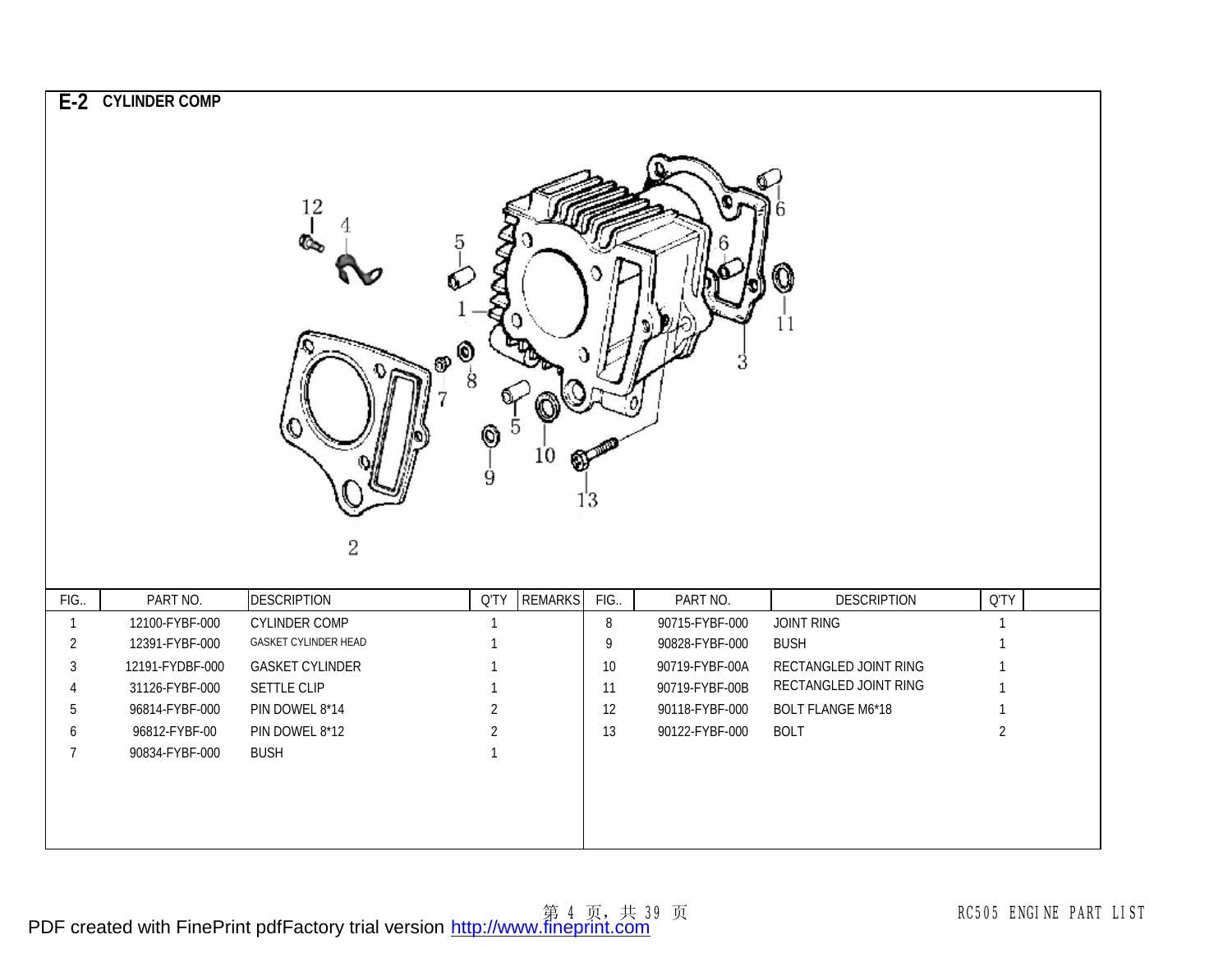| $E-3$          | <b>VALVE</b>    | 10 8<br>$\clubsuitledcirc$<br>10<br>2 |                | 10<br><b>PRI</b> | 9<br>10 | 5<br>6<br>8    |                    |                |
|----------------|-----------------|---------------------------------------|----------------|------------------|---------|----------------|--------------------|----------------|
| FIG.           | PART NO.        | <b>DESCRIPTION</b>                    | <b>Q'TY</b>    | <b>REMARKS</b>   | FIG.    | PART NO.       | <b>DESCRIPTION</b> | Q'TY           |
| $\overline{1}$ | 14790-FYBF-000  | COTTER VAVLE                          | $\overline{2}$ |                  | $\, 8$  | 14771-FYBF-000 | RET, VALVE SPRING  | $\overline{2}$ |
| $\overline{2}$ | 14100-FYBF-000  | CAMSHAFT VAVLE                        | $\mathbf{1}$   |                  | 9       | 14775-FYBF-000 | SEAT, VALVE SPRING | $\overline{a}$ |
| 3              | 14120-FYBF-000  | ARM VAVLE ROCKER                      | $\overline{2}$ |                  | $10\,$  | 14781-FYBF-000 | COTTER VAVLE       | $\overline{4}$ |
| 4              | 14130-FYBF-000  | SHAFT ROCKER ARM                      | $\overline{2}$ |                  |         |                |                    |                |
| 5              | 147111-FYBF-000 | VAVLE IN                              | $\mathbf{1}$   |                  |         |                |                    |                |
| 6              | 14721-FYBF-000  | VAVLE EX                              | $\mathbf{1}$   |                  |         |                |                    |                |
| $\overline{7}$ | 14751-FYBF-000  | SPRING VAVLE OUTER                    | $\overline{2}$ |                  |         |                |                    |                |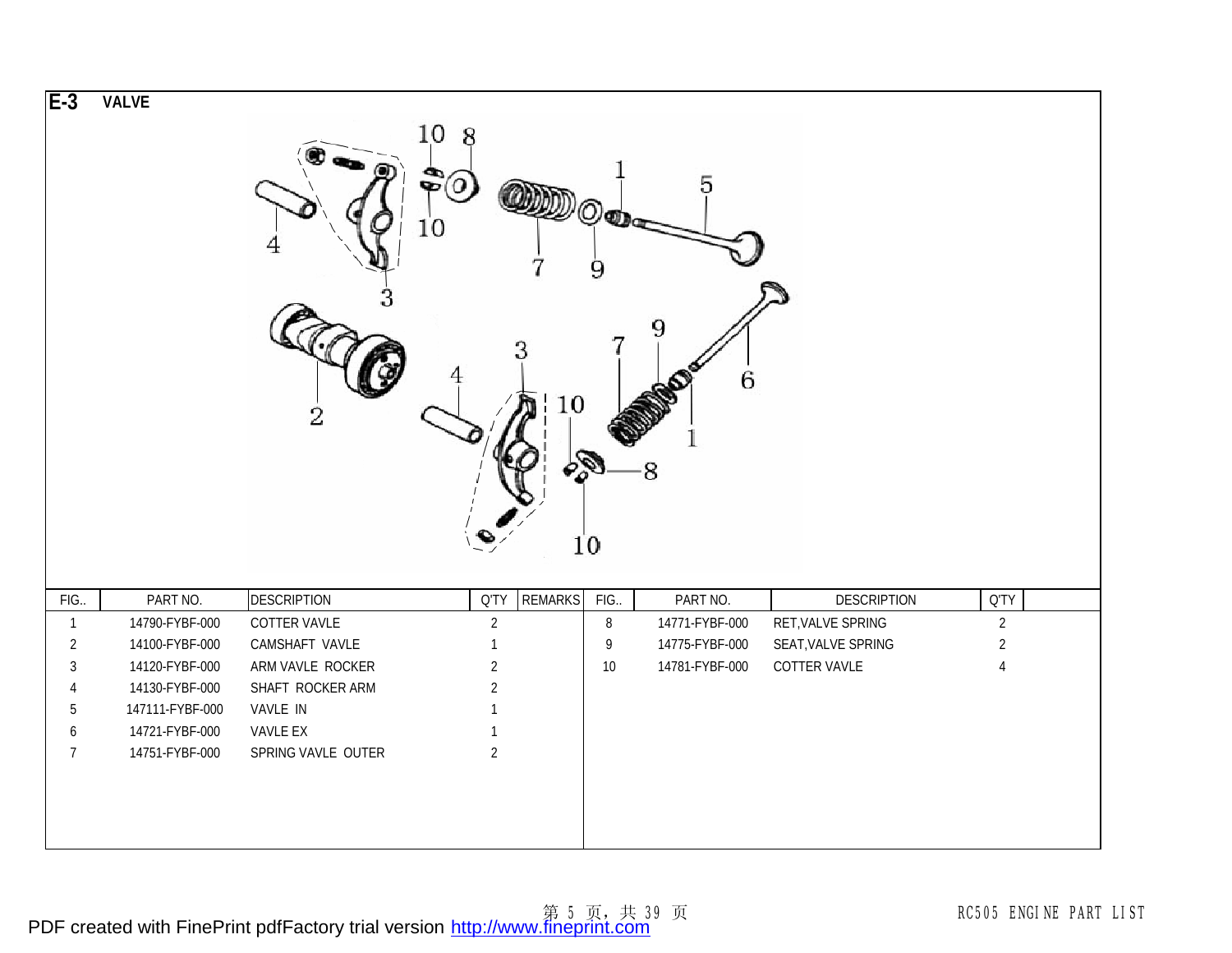| $E-4$          | <b>CAM CHAIN&amp;TENSIONER</b> | 15<br>15<br>$15\,$         | (G<br>14     | 13             |        | <b>Controlling Controlling Controlling Controlling Controlling Controlling Controlling Controlling Controlling Co</b><br>6 |                             |                |
|----------------|--------------------------------|----------------------------|--------------|----------------|--------|----------------------------------------------------------------------------------------------------------------------------|-----------------------------|----------------|
| FIG.           | PART NO.                       | <b>DESCRIPTION</b>         | Q'TY         | <b>REMARKS</b> | FIG.   | PART NO.                                                                                                                   | <b>DESCRIPTION</b>          | Q'TY           |
| $\mathbf{1}$   | 14200-FYBF-000                 | TIMING DRIVEN CHAIN WHEEL  | $\mathbf{1}$ |                | 8      | 15120-FYBF-000                                                                                                             | CHAIN WHEEL FUEL PUMP DRIVE | $\overline{1}$ |
| $\overline{2}$ | 14440-FYBF-000                 | ROLLER CHAIN BUSH          | $\mathbf{1}$ |                | 9      | 15110-FYBF-000                                                                                                             | SHAFT CHAIN WHEEL FOR PUMP  | $\mathbf{1}$   |
| 3              | 14514-FYBF-000                 | ARM CHAIN TENSION          | $\mathbf{1}$ |                | $10\,$ | 14640-FYBF-000                                                                                                             | ROLL GUIDE ASSY             | $\mathbf 1$    |
| 4              | 14610-FYBF-000                 | ROLL CHAIN TENSION         | $\mathbf{1}$ |                | 11     | 90114-FYBF-000                                                                                                             | SEALING BOLT M12*14         | $\overline{1}$ |
| 5              | 14513-FYBF-000                 | SPINDLE CHAIN TENSION      | $\mathbf 1$  |                | 12     | 90314-FYBF-000                                                                                                             | WASHER 12                   | $\mathbf 1$    |
| 6              | 14515-FYBF-000                 | SPRING CHAIN TENSIONAL BAR | $\mathbf{1}$ |                | 13     | 14615-FYBF-000                                                                                                             | AXIS PIN ROLL GUIDE         | $\mathbf{1}$   |
| 7              | 14510-FYBF-000                 | TENSIONAL BAR ASSY         | $\mathbf{1}$ |                | 14     | 90309-FYBF-000                                                                                                             | WASHER 8                    | $\mathbf 1$    |
|                |                                |                            |              |                | 15     | 90105-FYBF-000                                                                                                             | BOLT M5*12                  | $\mathfrak{Z}$ |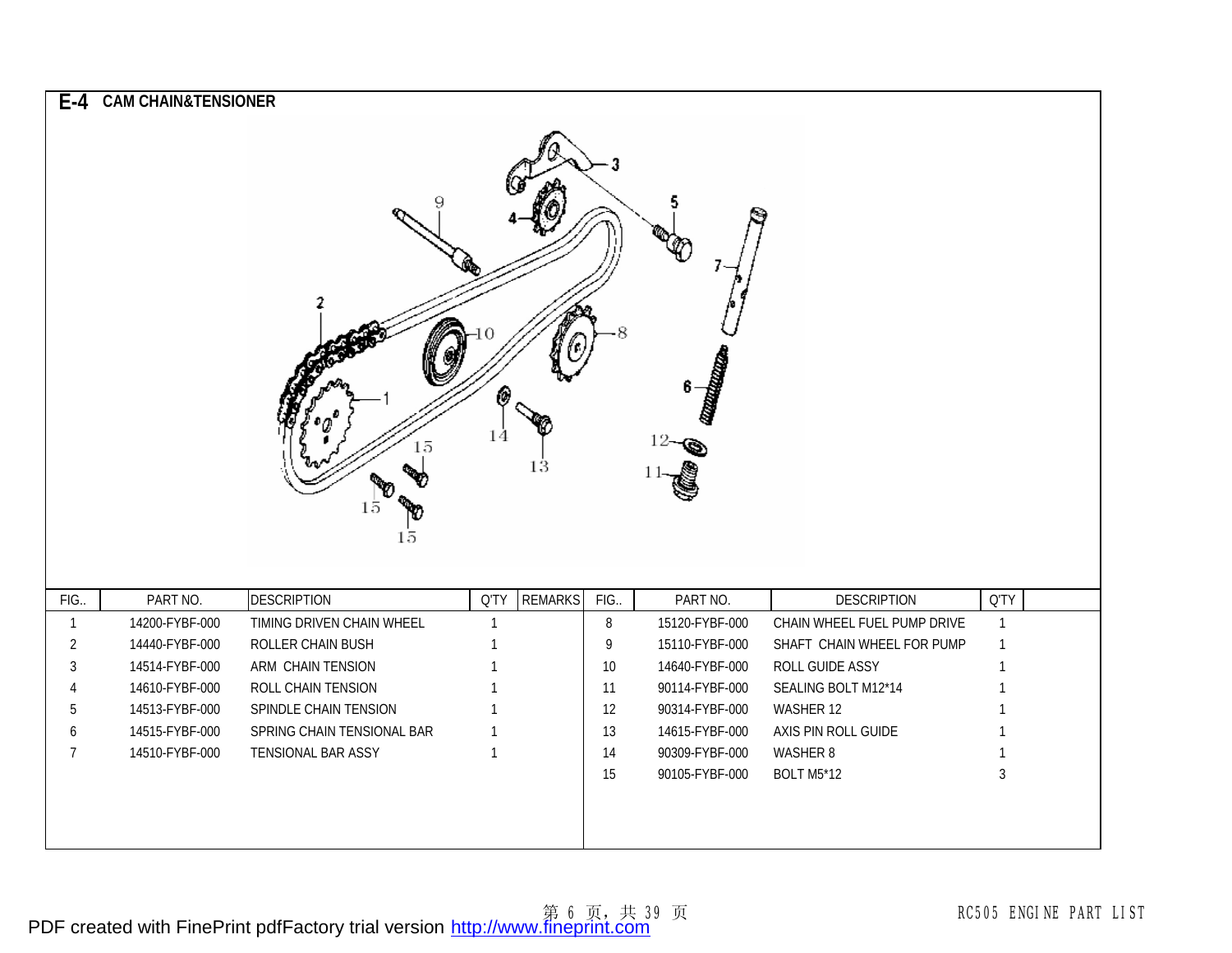| $E-5$          | <b>CRANKCASE - OIL PUMP</b> |                               |                |                |                 |                |                            |                |  |
|----------------|-----------------------------|-------------------------------|----------------|----------------|-----------------|----------------|----------------------------|----------------|--|
|                |                             | $\frac{17}{4}$ $\frac{18}{4}$ |                |                |                 |                |                            |                |  |
| FIG.           | PART NO.                    | <b>DESCRIPTION</b>            | Q'TY           | <b>REMARKS</b> | FIG.            | PART NO.       | <b>DESCRIPTION</b>         | Q'TY           |  |
| $\overline{1}$ | 11100-FYBF-000              | CRANKCASE ASSY R              | $\mathbf{1}$   |                | 10 <sup>°</sup> | 90165-FYBF-000 | <b>BOLT FLANGE M6*65</b>   | $\mathfrak{Z}$ |  |
| $\overline{2}$ | 11191-FYBF-000              | <b>GASKET CRANKCASE</b>       | 1              |                | 11              | 90102-FYBF-000 | CYLINDER BOLT STUD (A)     | $\overline{2}$ |  |
| 3              | 11210-FYBF-000              | CRANKCASE L                   | 1              |                | 12              | 90104-FYBF-000 | CYLINDER BOLT STUD (B)     | $\overline{2}$ |  |
|                | 92402-FYBF-000              | PIN DOWEL 10*14               | $\overline{2}$ |                | 13              | 15100-FYBF-000 | PUMP ASSY OIL              |                |  |
| 5              | 90112-FYBF-00               | <b>BOLT DRAIN PLUG</b>        |                |                | 14              | 15108-FYBF-000 | <b>BUSH OIL PUMP DRIVE</b> |                |  |
|                |                             |                               |                |                |                 |                |                            |                |  |
| 6              | 90312-FYBF-000              | GASKET                        |                |                | 15              | 15101-FYBF-000 | <b>GASKET PUMP OIL</b>     |                |  |
| 7              | 11211-FYBF-000              | <b>BREATHER TUBE</b>          | 1              |                | 16              | 15160-FYBF-000 | SCREEN OIL FILTER ASSY     | $\mathbf{1}$   |  |
| 8              | 90160-FYBF-000              | BOLT FLANGE M6*60             | $\overline{2}$ |                | 17              | 90616-FYBF-000 | <b>SCREW TAPPING M6x16</b> | $\overline{2}$ |  |
| 9              | 90150-FYBF-000              | <b>BOLT FLANGE M6*50</b>      | $\mathbf{1}$   |                | $18$            | 90117-FYBF-000 | <b>SCREW TAPPING M6x22</b> | $\mathbf{1}$   |  |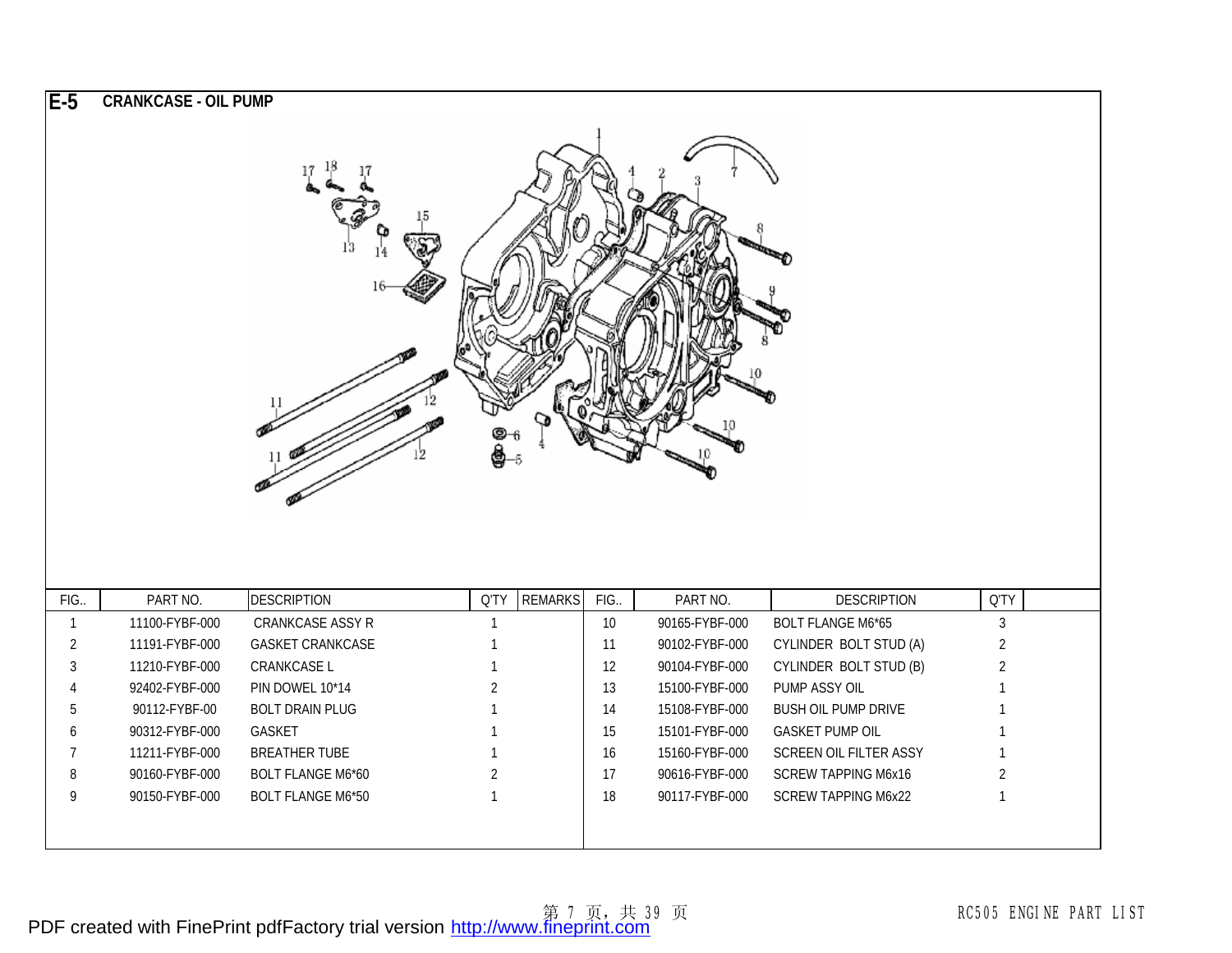| $E-6$                  | <b>CRANKSHAFT LINK</b>     | 5                                     |                             |                | 5         |          | 6<br>Φ             |         |  |
|------------------------|----------------------------|---------------------------------------|-----------------------------|----------------|-----------|----------|--------------------|---------|--|
| FIG.<br>$\overline{1}$ | PART NO.<br>13000-FYBF-000 | <b>DESCRIPTION</b><br>CRANKSHAFT COMP | <b>Q'TY</b><br>$\mathbf{1}$ | <b>REMARKS</b> | Î<br>FIG. | PART NO. | <b>DESCRIPTION</b> | $Q^T Y$ |  |
| $\overline{2}$         | 13101-FYBF-000             | <b>PISTON</b>                         | 1                           |                |           |          |                    |         |  |
| $\sqrt{3}$             | 13120-FYBF-000             | <b>RING PISTON</b>                    | $\mathbf{1}$                |                |           |          |                    |         |  |
| 4                      | 13111-FYBF-000             | PIN PISTON                            | $\mathbf{1}$                |                |           |          |                    |         |  |
| $5\,$                  | 13112-FYBF-000             | CLIP PISTON PIN                       | $\overline{2}$              |                |           |          |                    |         |  |
| $\boldsymbol{6}$       | 13005-FYBF-000             | <b>KEY WOODRUFF</b>                   | $\mathbf{1}$                |                |           |          |                    |         |  |
|                        |                            |                                       |                             |                |           |          |                    |         |  |
|                        |                            |                                       |                             |                |           |          |                    |         |  |
|                        |                            |                                       |                             |                |           |          |                    |         |  |
|                        |                            |                                       |                             |                |           |          |                    |         |  |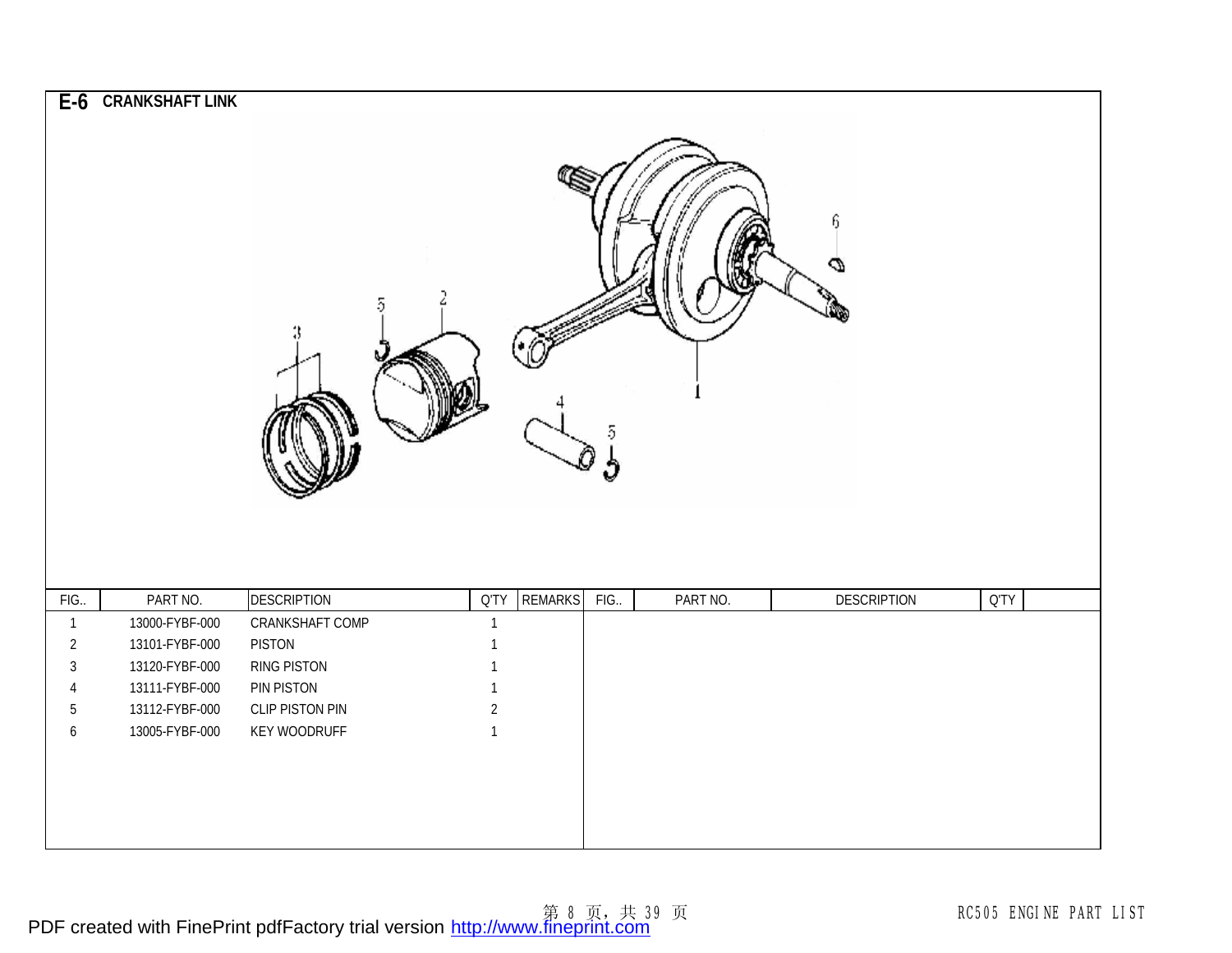|                | E-7 STARTING MOTOR |                      |              |                |      |                |                            |                |  |
|----------------|--------------------|----------------------|--------------|----------------|------|----------------|----------------------------|----------------|--|
|                |                    | $^{13}$ $\!\!$       |              |                |      |                |                            |                |  |
| FIG.           | PART NO.           | <b>DESCRIPTION</b>   | <b>Q'TY</b>  | <b>REMARKS</b> | FIG. | PART NO.       | <b>DESCRIPTION</b>         | <b>Q'TY</b>    |  |
| $\mathbf{1}$   | 31200-FYBF-000     | STARTING MOTOR ASSY  | $\mathbf{1}$ |                | 11   | 31230-FYBF-000 | ELECTRICITY STARTING WHEEL | $\mathbf{1}$   |  |
| $\overline{2}$ | 31203-FYBF-000     | ELECTRICAL MACHINERY |              |                | 12   | 31206-FYBF-000 | CHECK RING                 | $\mathbf{1}$   |  |
| 3              | 31208-FYBF-000     | <b>RUBBER RING</b>   |              |                | 13   | 90130-FYBF-000 | SCREW M5x32                | $\overline{4}$ |  |
| 4              | 31210-FYBF-000     | BEARING 699Z         |              |                | 14   | 90125-FYBF-000 | <b>BOLT FLANGE M6x25</b>   | $\overline{2}$ |  |
| 5              | 31209-FYBF-000     | <b>BRACKET</b>       |              |                | 15   | 31207-FYBF-000 | WIRE STARTING MOTOR        | $\mathbf{1}$   |  |
| 6              | 31205-FYBF-000     | RUBBER WASHER        |              |                | 16   | 90106-FYBF-000 | <b>SCREW</b>               | $\mathbf{1}$   |  |
| 7              | 31204-FYBF-000     | <b>GEAR ASSY</b>     |              |                |      |                |                            |                |  |
| 8              | 31211-FYBF-000     | BEARING 6001Z        |              |                |      |                |                            |                |  |
| 9              | 31201-FYBF-000     | <b>COVER END</b>     |              |                |      |                |                            |                |  |
| 10             | 31202-FYBF-000     | RUBBER RING          |              |                |      |                |                            |                |  |
|                |                    |                      |              |                |      |                |                            |                |  |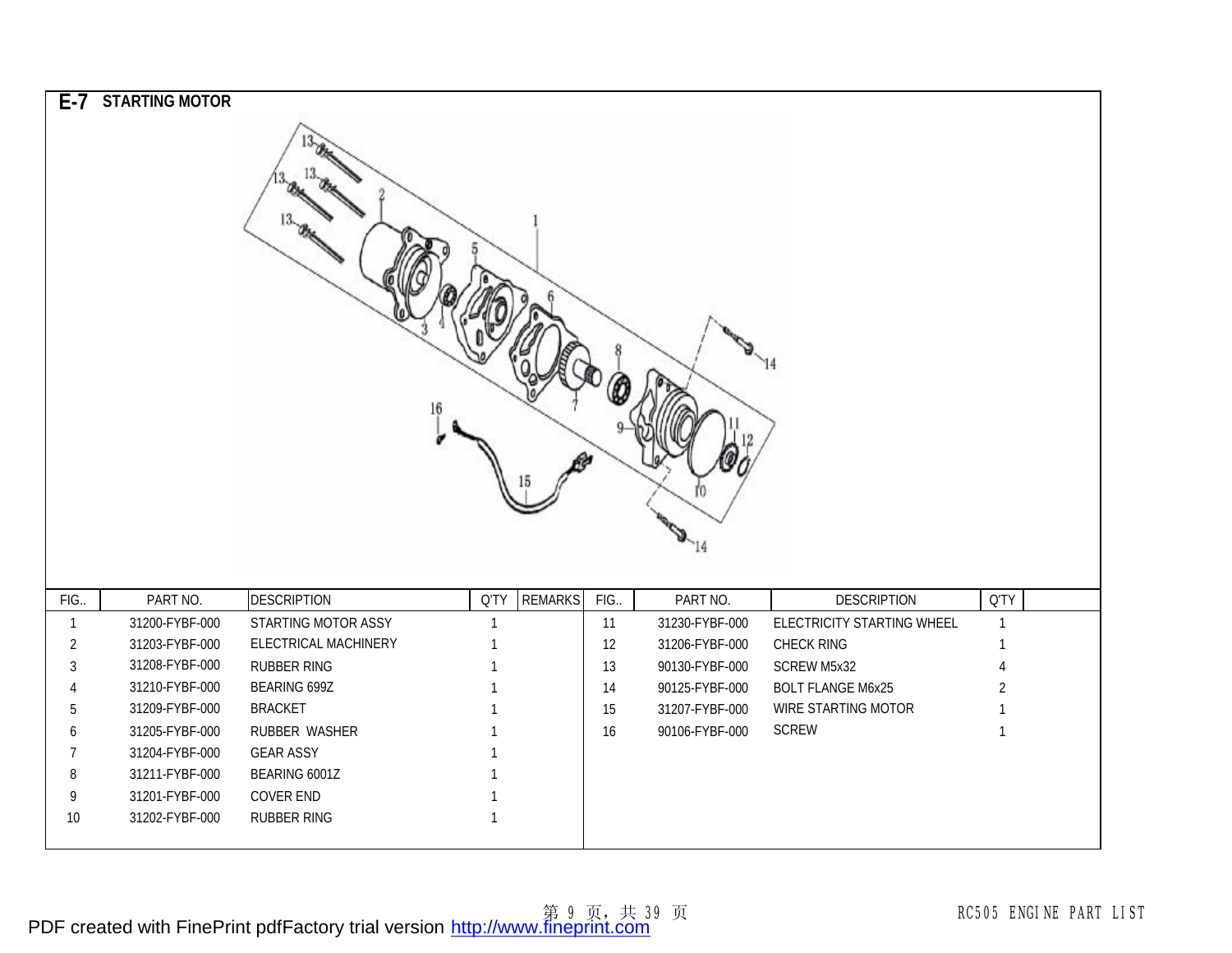|                | E-8 SIDECOVER - MAGNETO          | U0<br>10                                   | 10<br>ā           | ဒွ             | $\frac{8}{9}$ | 11<br>12                         | -11                                                  |                                |
|----------------|----------------------------------|--------------------------------------------|-------------------|----------------|---------------|----------------------------------|------------------------------------------------------|--------------------------------|
|                |                                  |                                            |                   | $-11-$         |               |                                  |                                                      |                                |
| FIG.           | PART NO.                         | <b>DESCRIPTION</b>                         | Q'TY              | <b>REMARKS</b> | FIG.          | PART NO.                         | <b>DESCRIPTION</b>                                   | <b>Q'TY</b>                    |
| $\mathbf{1}$   | 11300-FYBF-000<br>11362-FYBF-000 | <b>COVER FRONT LEFT</b><br>COVER FEAR LEFT | $\mathbf{1}$<br>1 |                | 11            | 90125-FYBF-000<br>90170-FYBF-000 | <b>BOLT FLANGE M6*25</b><br><b>BOLT FLANGE M6*32</b> | $\mathfrak{Z}$                 |
| $\overline{2}$ | 31120-FYBF-000                   | STATOR ASSY                                | 1                 |                | 12            | 90150-FYBF-000                   | <b>BOLT FLANGE M6*50</b>                             | $\overline{2}$<br>$\mathbf{1}$ |
| 3              | 31110-FYBF-000                   | ROTOR ASSY                                 |                   |                | 13            |                                  | <b>PLATE</b>                                         |                                |
| 4<br>5         | 11495-FYBF-000                   | <b>GASKET COVER FRONT LEFTL</b>            |                   |                | 14<br>15      | 96218-FYBF-000<br>90210-FYBF-000 | NUT HEX M10x1.25                                     | $\mathbf{1}$<br>$\mathbf{1}$   |
| 6              | 11446-FYBF-000                   | COVER SIGHT HOLE                           |                   |                | 16            | 90620-FYBF-000                   | <b>SCREW TAPPING M6x20</b>                           | 3                              |
| 7              | 90720-FYBF-000                   | O-RING GASKET                              | 1                 |                | 17            | 90516-FYBF-000                   | CROSS SCREW M5*16                                    | $\overline{2}$                 |
| 8              | 11445-FYBF-000                   | COVER SIGHT HOLE UPPER                     | $\mathbf{1}$      |                | 18            | 31117-FYBF-000                   | PLATE FIXING                                         | $\mathbf{1}$                   |
| 9              | 90710-FYBF-000                   | O-RING GASKET UPPER                        | $\mathbf{1}$      |                | 19            | GB818-85-06005-B                 | <b>SCREW TAPPING M6*5</b>                            | $\mathbf{1}$                   |
| 10             | 92401-FYBF-000                   | PIN DOWEL M8*14                            | $\overline{2}$    |                |               |                                  |                                                      |                                |
|                |                                  |                                            |                   |                |               |                                  |                                                      |                                |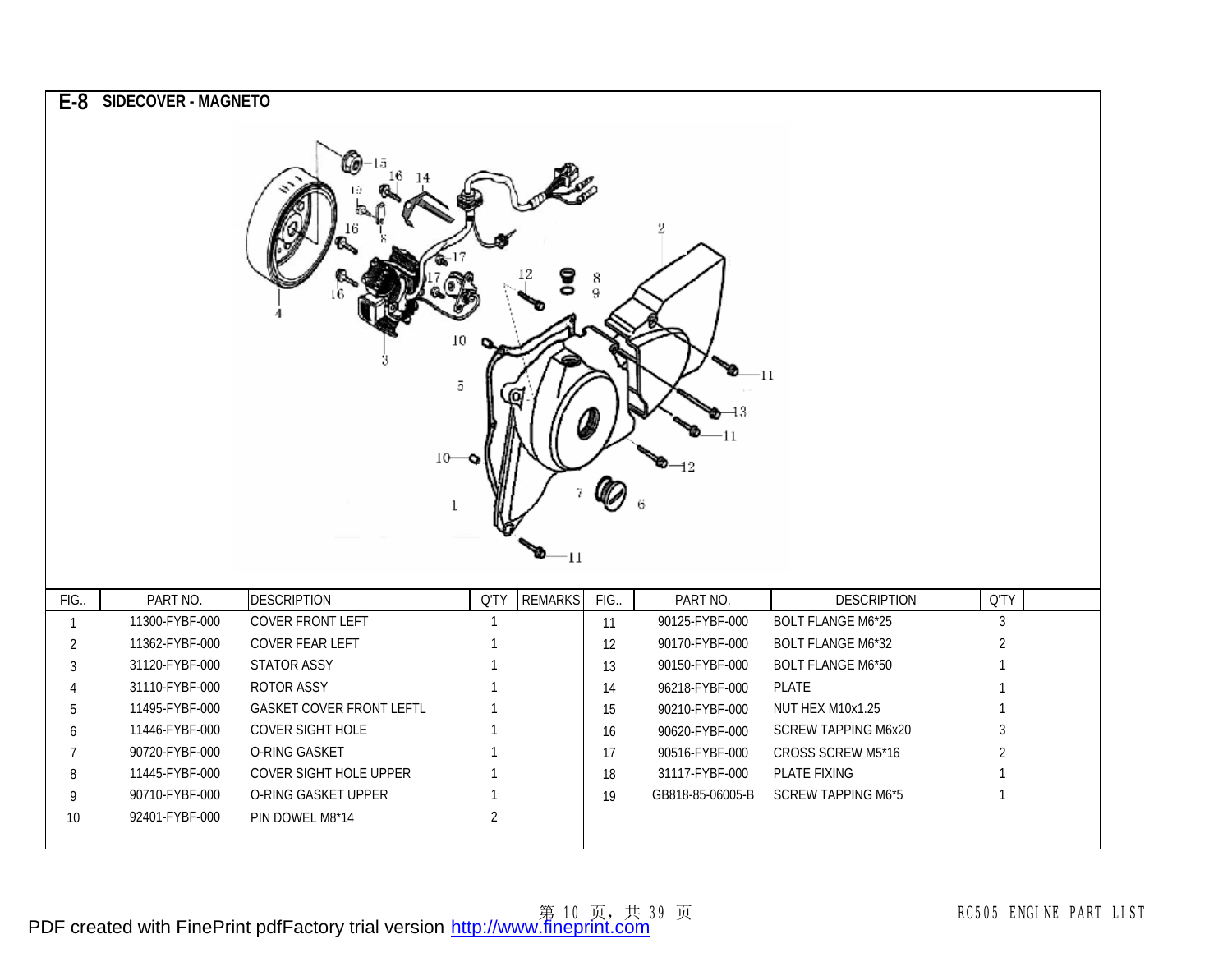|                | E-9 ELECTRIC STARTING ASSY |                           |      |                |      |                   |                           |              |
|----------------|----------------------------|---------------------------|------|----------------|------|-------------------|---------------------------|--------------|
|                |                            | 2<br>11<br>14<br>48<br>15 |      |                |      | 20<br>l3          |                           |              |
| FIG.           | PART NO.                   | <b>DESCRIPTION</b>        | Q'TY | <b>REMARKS</b> | FIG. | PART NO.          | <b>DESCRIPTION</b>        | Q'TY         |
| $\mathbf{1}$   | 11251-FYBF-000             | COVER                     |      |                | 12   | 90801-08014-000   | PIN DOWEL 8*14            | $\mathbf{1}$ |
| $\overline{2}$ | 28130-FYBF-000             | <b>DRIVING CHAIN</b>      |      |                | 13   | 24304-FYBF-000    | PIN DOWEL 5x12            |              |
| 3              | 28121-FYBF-000             | DRINEN WHEEL ASSY         |      |                | 14   | 90701-08002-000   | SEAL RING 8*2             |              |
| 4              | 24311-FYBF-000             | <b>BODY CHECK ASSY</b>    |      |                | 15   | 90313-FYBF-000    | GASKET                    |              |
| 5              | 24305-FYBF-000             | <b>WASHER CHECK</b>       |      |                | 16   | GB5787-85-06105-L | BOLT M6x105               |              |
| 6              | 14521-FYBF-000             | TENSION PLATE CHAIN       |      |                | 17   | GB5878-88-06025-L | BOLT M6x25                |              |
| 7              | 14522-FYBF-000             | <b>GUIDE PLATE CHAIN</b>  |      |                | $18$ | GB5787-85-06035-L | BOLT M6x35                |              |
| 8              | 90830-FYBF-000             | OIL SEAL 30x42x4.5        |      |                | 19   | 90612-FYBF-000    | <b>BOLT FLANGE M6*12</b>  | $\mathbf{1}$ |
| 9              | 90818-FYBF-000             | OIL SEAL 18.9*30.5        |      |                | 20   | 24312-FYBF-000    | <b>SCREW TAPPING 6x12</b> | 3            |
| 10             | 23802-FYBF-000             | <b>LIMITED PLATE</b>      |      |                | 21   | 31127-FYBF-000    | <b>BRACKET</b>            | $\mathbf 1$  |
| 11             | 90707-FYBF-000             | O-RING GASKET             |      |                |      |                   |                           |              |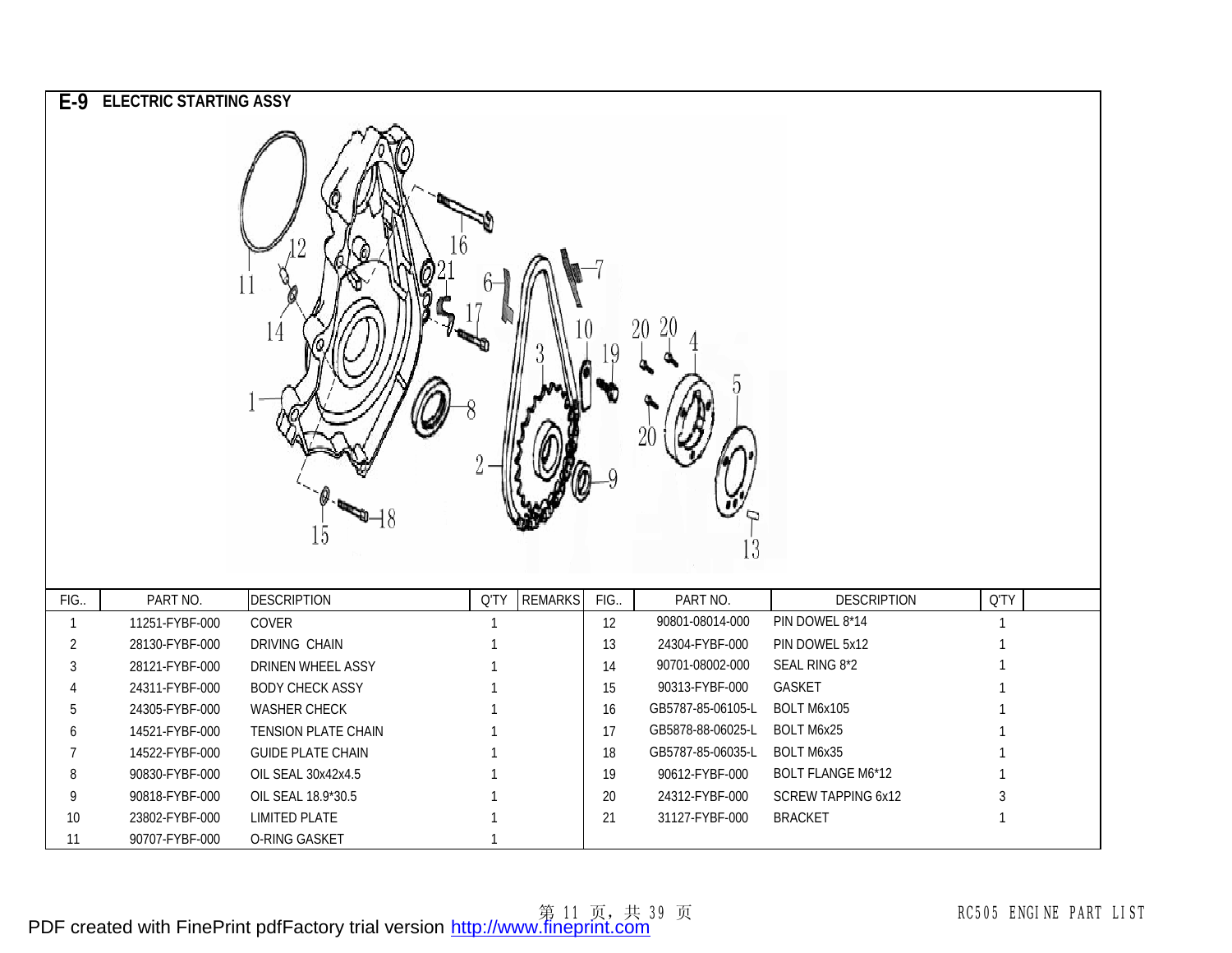| IE-10          | <b>CRANKCASE COVER RIGHT</b> |                                 |              |                |        |                |                            |                |
|----------------|------------------------------|---------------------------------|--------------|----------------|--------|----------------|----------------------------|----------------|
|                |                              | 17<br>a,<br>17<br>ЖJ<br>40      |              |                | 22     | 22             |                            |                |
| FIG.           | PART NO.                     | <b>DESCRIPTION</b>              | Q'TY         | <b>REMARKS</b> | FIG.   | PART NO.       | <b>DESCRIPTION</b>         | Q'TY           |
| $\overline{1}$ | 11400-FYBF-000               | CRANKCASE COVER RIGHT           | $\mathbf{1}$ |                | 12     | 90812-FYBF-000 | OIL SEAL 11*21*4           | $\overline{1}$ |
| 2              | 11393-FYBF-000               | <b>GASKET R CRANKCASE COVER</b> |              |                | 13     | 90814-FYBF-000 | OIL SEAL 13.8*24*5         |                |
| 3              | 11447-FYBF-000               | <b>CLUTCH COVER</b>             |              |                | 14     | 90711-FYBF-000 | O-GASKET 14*1.5            |                |
|                | 11448-FYBF-000               | GASKET CLUTCH COVER             |              |                | 15     | 90718-FYBF-000 | O-RING GASKET 18*3.6       |                |
| 5              | 15155-FYBF-000               | <b>GAUGE OIL LEVER</b>          |              |                | 16     | 90116-FYBF-000 | <b>SCREW TAPPING M6x16</b> | $\mathbf{1}$   |
|                | 21401-FYBF-000               | CAM SHAFT CLUTCH ASSY           |              |                | 17     | 90512-FYBF-000 | <b>SCREW TAPPING M5x12</b> | $\overline{2}$ |
| 7              | 21416-FYBF-000               | SPRING CAM SHAFT CLUTCH         |              |                | $18$   | 90100-FYBF-000 | <b>BOLT FLANGE M6*55</b>   |                |
| 8              | 21411-FYBF-000               | <b>DOWEL PIN</b>                |              |                | 19     | 90165-FYBF-000 | <b>BOLT FLANGE M6*65</b>   | $\mathbf{1}$   |
| 9              | 21421-FYBF-000               | SPREADER PLATE CLUTCH           |              |                | $20\,$ | 90140-FYBF-000 | <b>BOLT FLANGE M6*40</b>   | 5              |
| 10             | 21422-FYBF-000               | PRESSURE PLATE CLUTCH           |              |                | 21     | 90155-FYBF-000 | <b>BOLT FLANGE M6*100</b>  |                |
| 11             | 21451-FYBF-000               | STEM CLUTCH LIFTER              |              |                | 22     | 96812-FYBF-000 | PIN DOWEL                  | $\overline{2}$ |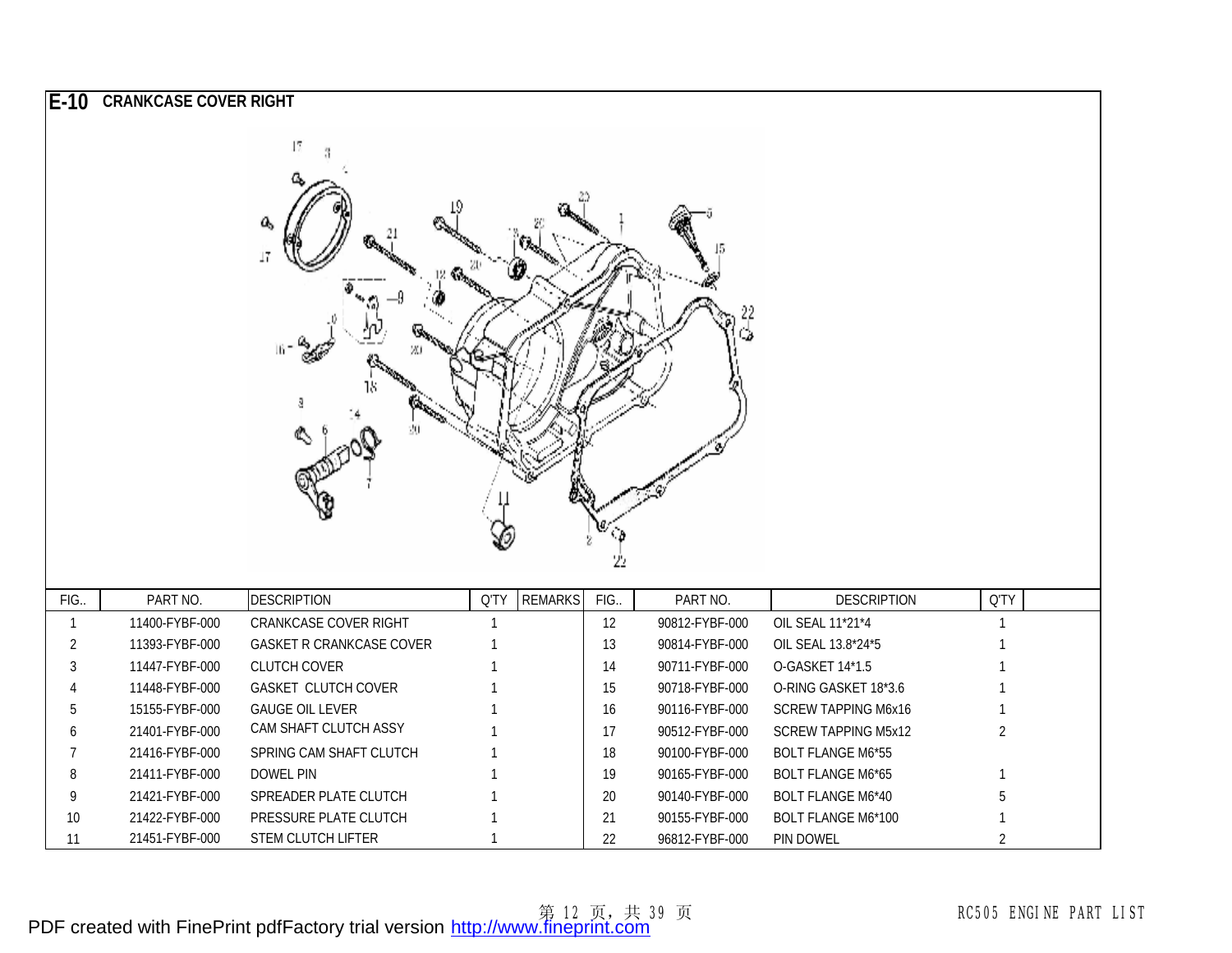|                | E-11 CLUTCH    |                           |                |                |      |                |                    |              |  |
|----------------|----------------|---------------------------|----------------|----------------|------|----------------|--------------------|--------------|--|
|                |                |                           |                |                |      |                |                    |              |  |
| FIG.           | PART NO.       | <b>DESCRIPTION</b>        | Q'TY           | <b>REMARKS</b> | FIG. | PART NO.       | <b>DESCRIPTION</b> | <b>Q'TY</b>  |  |
| $\mathbf{1}$   | 21014-FYBF-000 | <b>BUSH</b>               | $\mathbf{1}$   |                | 12   | 15196-FYBF-000 | <b>DISH WASHER</b> | $\mathbf{1}$ |  |
| $\overline{2}$ | 21005-FYBF-000 | <b>BUSH</b>               |                |                | 13   | 21023-FYBF-000 | CHECK RING         | $\mathbf{1}$ |  |
| $\sqrt{3}$     | 21227-FYBF-000 | DRIVING GEAR (18T)        |                |                | 14   | 21001-FYBF-000 | COVER CLUTCH OUTER | $\mathbf{1}$ |  |
| 4              | 21013-FYBF-000 | SNAP RING                 |                |                |      |                |                    |              |  |
| 5              | 22210-FYBF-000 | OUTER COVER DIRIVING GEAR |                |                |      |                |                    |              |  |
| 6              | 21007-FYBF-000 | UNDER PLATE CLUTCH        | $\overline{2}$ |                |      |                |                    |              |  |
| $\overline{7}$ | 21006-FYBF-000 | FRICTION DISC CLUTCH      | $\overline{2}$ |                |      |                |                    |              |  |
| 8              | 21004-FYBF-000 | OUTER COVER DRIVE GEAR    |                |                |      |                |                    |              |  |
| 9              | 21010-FYBF-000 | SPRING CLUTCH             |                |                |      |                |                    |              |  |
| $10$           | 21011-FYBF-000 | DAMPING SPRING            |                |                |      |                |                    |              |  |
| 11             | 21306-FYBF-000 | THRUST WASHER             |                |                |      |                |                    |              |  |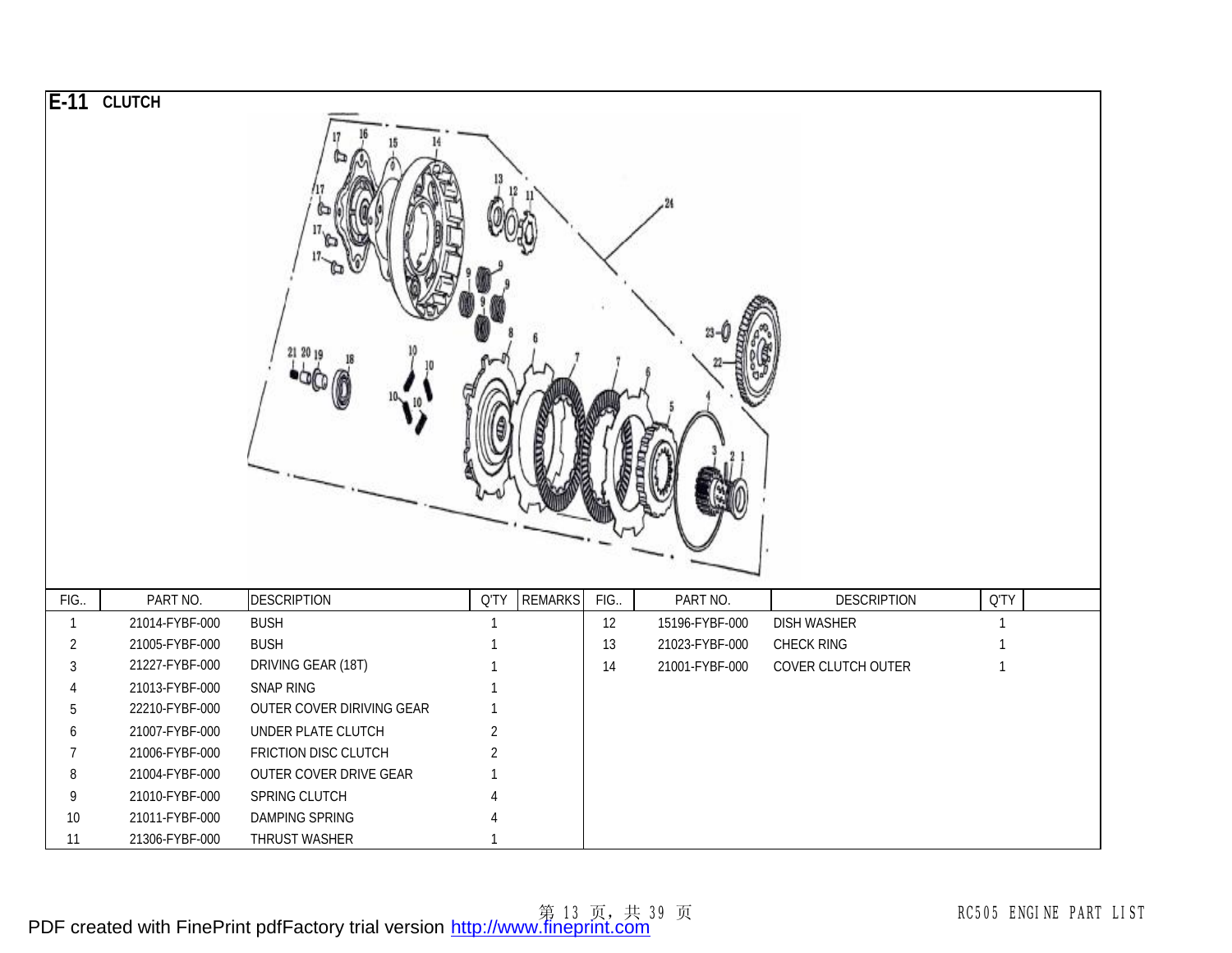|              | E-11 CLUTCH                      | 21 20 19               |              |                |      |          |                    |      |  |
|--------------|----------------------------------|------------------------|--------------|----------------|------|----------|--------------------|------|--|
| FIG.         | PART NO.                         | <b>DESCRIPTION</b>     | Q'TY         | <b>REMARKS</b> | FIG. | PART NO. | <b>DESCRIPTION</b> | Q'TY |  |
| 15           | 21003-FYBF-000                   | GASKET HEAD COVER      |              |                |      |          |                    |      |  |
| 16           | 21002-FYBF-000                   | HEAD COVER CLUTCH      |              |                |      |          |                    |      |  |
| 17           | 21012-FYBF-000                   | <b>SCREW TAPPING</b>   |              |                |      |          |                    |      |  |
| 18           | 90600-FYBF-000                   | BEARING 6000           |              |                |      |          |                    |      |  |
| 19           | 21022-FYBF-000                   | OIL THRUGH SLEEVE PIPE |              |                |      |          |                    |      |  |
| $20\,$       | 21235-FYBF-000                   | OIL THROUGH PIPE       |              |                |      |          |                    |      |  |
| 21<br>$22\,$ | 21234-FYBF-000<br>28210-FYBF-000 | SPRING<br>DRIVEN GEAR  |              |                |      |          |                    |      |  |
| 23           | 21023-FYBF-000                   | CHECK RING             | $\mathbf{1}$ |                |      |          |                    |      |  |
|              |                                  |                        |              |                |      |          |                    |      |  |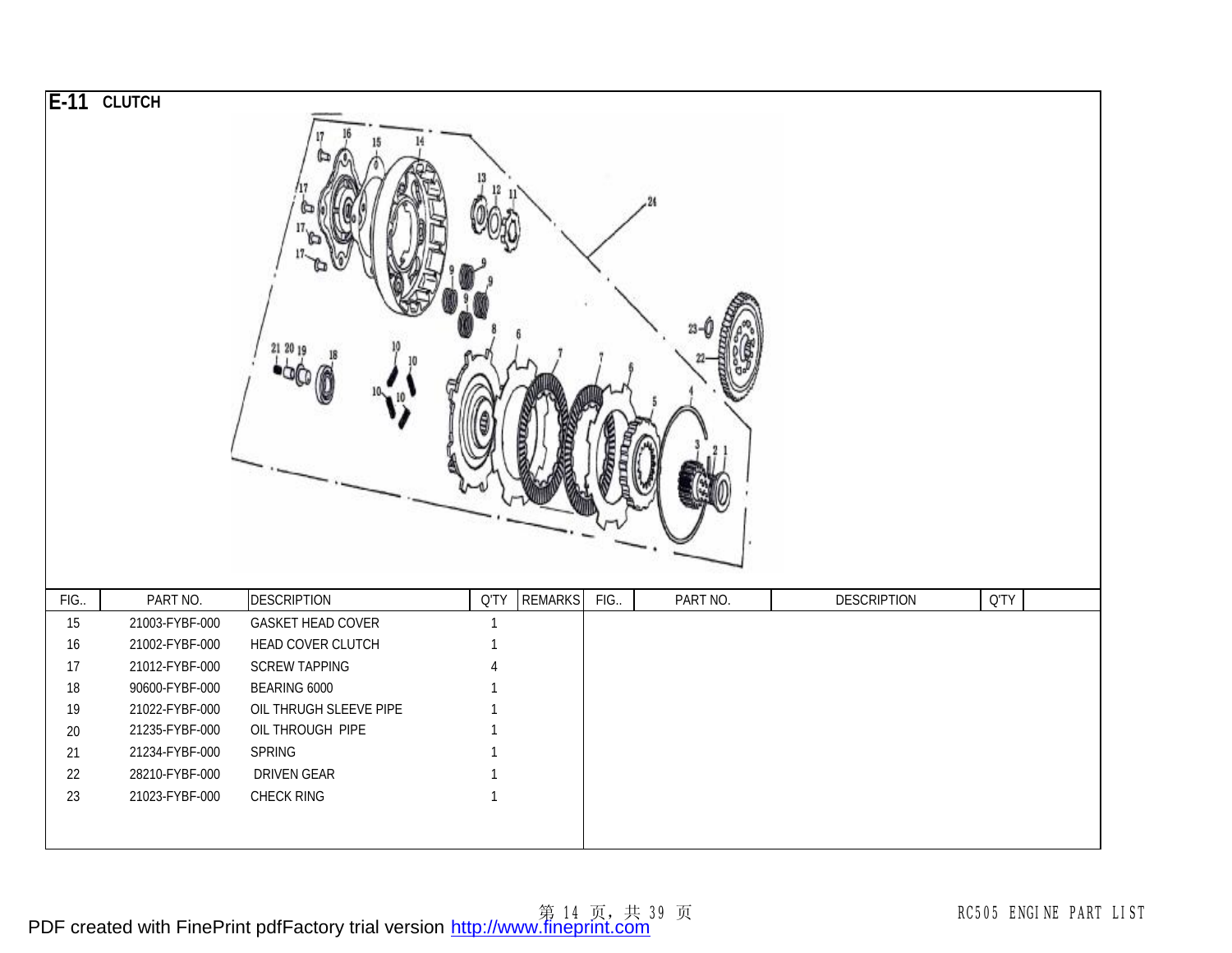|                | E-12 GEAR MECHANISM |                      |                        |      |                |                     |              |
|----------------|---------------------|----------------------|------------------------|------|----------------|---------------------|--------------|
|                |                     | 24                   |                        |      |                |                     |              |
| FIG.           | PART NO.            | <b>DESCRIPTION</b>   | <b>REMARKS</b><br>Q'TY | FIG. | PART NO.       | <b>DESCRIPTION</b>  | <b>Q'TY</b>  |
| $\mathbf{1}$   | 23501-FYBF-000      | SHAFT DRIVE          | $\mathbf{1}$           | 11   | 23604-FYBF-000 | GEAR 27T, 3ST WHEEL | $\mathbf{1}$ |
| $\overline{2}$ | 23502-FYBF-000      | GEAR 16T, 2ND PINION |                        | 12   | 23605-FYBF-000 | GEAR 24T, 4ST WHEEL |              |
| 3              | 23503-FYBF-000      | GEAR 20T, 3ND PINION |                        | 13   | 23609-FYBF-000 | WASHER              |              |
| 4              | 23504-FYBF-000      | GEAR 23T, 4ND PINION |                        | 14   | 23608-FYBF-000 | WASHER              | $\mathbf{1}$ |
| 5              | 23505-FYBF-000      | WASHER               |                        |      |                |                     |              |
|                |                     |                      |                        |      |                |                     |              |
| 6              | 23506-FYBF-000      | SPLINE GEAR DRIVEN   |                        |      |                |                     |              |
| 7              | 23507-FYBF-000      | <b>SHIM</b>          |                        |      |                |                     |              |
| 8              | 23601-FYBF-000      | DRIVE AXILE          |                        |      |                |                     |              |
| 9              | 23602-FYBF-000      | GEAR 36T, 1ST WHEEL  | $\mathbf{1}$           |      |                |                     |              |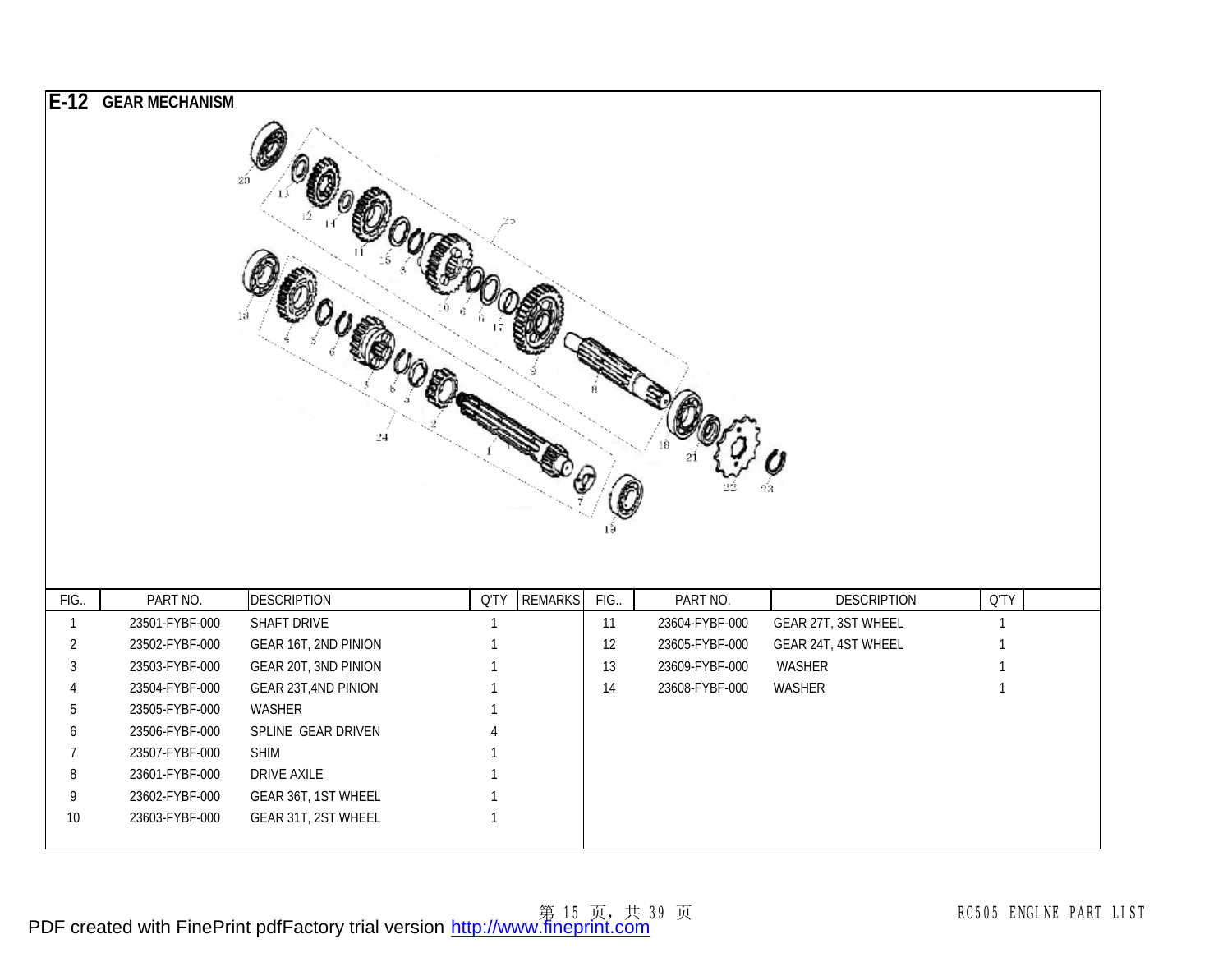|        | E-12 SPEED-DOWN MECHANISM | 20<br>$24\,$       |              |                |      |                |                    |              |  |
|--------|---------------------------|--------------------|--------------|----------------|------|----------------|--------------------|--------------|--|
| FIG.   | PART NO.                  | <b>DESCRIPTION</b> | Q'TY         | <b>REMARKS</b> | FIG. | PART NO.       | <b>DESCRIPTION</b> | <b>Q'TY</b>  |  |
| 15     | 23611-FYBF-000            | WASHER             | $\mathbf{1}$ |                | 22   | 23682-FYBF-000 | SPROKET 16T, DRIVE | $\mathbf{1}$ |  |
| 16     | 23612-FYBF-000            | WASHER             | $\mathbf{1}$ |                | 23   | 23508-FYBF-000 | SPLINE GEAR DRIVEN | $\mathbf{1}$ |  |
| 17     | 23607-FYBF-000            | <b>BUSH</b>        | $\mathbf{1}$ |                |      |                |                    |              |  |
| $18$   | 90923-FYBF-000            | BEARING 6203       | $\sqrt{2}$   |                |      |                |                    |              |  |
| 19     | 90901-FYBF-000            | BEARING 6001       | $\mathbf{1}$ |                |      |                |                    |              |  |
| $20\,$ | 90921-FYBF-000            | BEARING 6201       | $\mathbf{1}$ |                |      |                |                    |              |  |
| 21     | 90187-FYBF-000            | OIL SEAL 17*29*5   | $\mathbf{1}$ |                |      |                |                    |              |  |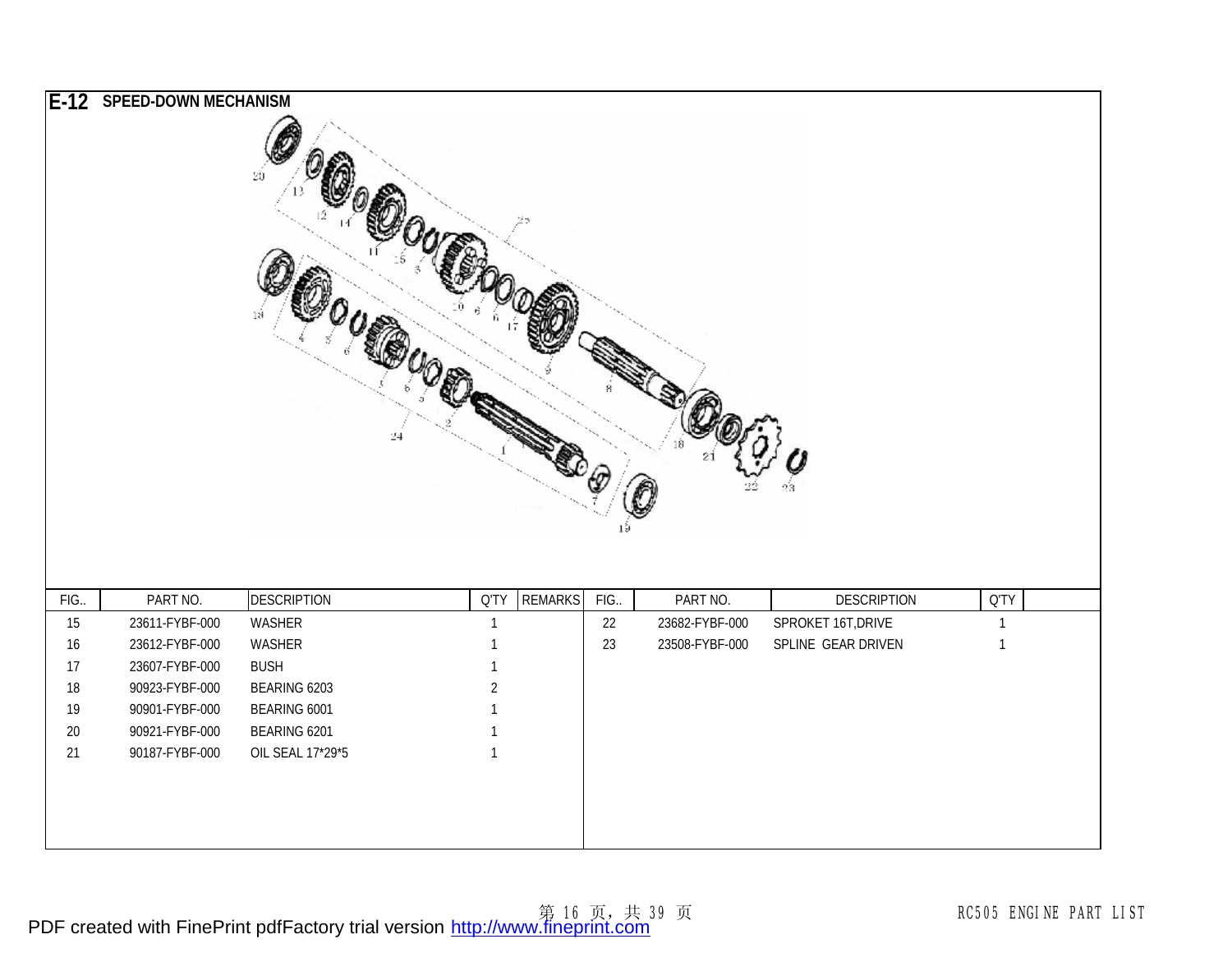|                      | E-13 GEAR SHIFT SYSTEM<br>$\mathbb{G}_{\mathbb{C}^{\infty}\mathbb{C}^{\infty}}$<br>17<br>0 |                                          |                        |                |            |                            |                                 |                             |  |
|----------------------|--------------------------------------------------------------------------------------------|------------------------------------------|------------------------|----------------|------------|----------------------------|---------------------------------|-----------------------------|--|
| FIG.<br>$\mathbf{1}$ | PART NO.<br>23742-FYBF-000                                                                 | <b>DESCRIPTION</b><br>FORK SPREADER GEAR | Q'TY<br>$\overline{2}$ | <b>REMARKS</b> | FIG.<br>11 | PART NO.<br>23712-FYBF-000 | <b>DESCRIPTION</b><br>SUPPORTER | <b>Q'TY</b><br>$\mathbf{1}$ |  |
| $\overline{2}$       | 23701-FYBF-000                                                                             | DRUM VIRIABLE SPEED                      |                        |                | 12         | 23711-FYBF-000             | <b>SEGMENT</b>                  | 1                           |  |
| 3                    | 23707-FYBF-000                                                                             | MOVING CONTACT                           |                        |                | 13         | 901120-FYBF-000            | <b>SCREW M6x20</b>              | $\mathbf{1}$                |  |
| 4                    | 23718-FYBF-000                                                                             | <b>SHIM</b>                              |                        |                | 14         | 23730-FYBF-000             | LOCKING PLATE DRUM              | 1                           |  |
| 5                    | 23714-FYBF-000                                                                             | SOCKET BOLT M6x12                        |                        |                | 15         | 23731-FYBF-000             | <b>RETURN SPRING</b>            | 1                           |  |
| 6                    | 31314-FYBF-000                                                                             | CATCH SWITCH WIRING ASSY                 |                        |                | 16         | 23715-FYBF-000             | <b>BOLT LOCK</b>                | 1                           |  |
| 7                    | 23706-FYBF-000                                                                             | PRESSURE PLATE SWITCH                    |                        |                | 17         | 90811-FYBF-000             | OIL SEAL 11.6*24*10             | $\mathbf{1}$                |  |
| 8                    | 90112-FYBF-00B                                                                             | <b>BOLT FLANGE M6*12</b>                 |                        |                | 18         | 23710-FYBF-000             | <b>GEAR SHIFT ASSY</b>          | 1                           |  |
| 9                    | 23308-FYBF-000                                                                             | PIN SCREW @4x12.8                        | 5                      |                | 19         | 23713-FYBF-000             | <b>SPRING</b>                   | 1                           |  |
| 10                   | 23309-FYBF-000                                                                             | PIN 3*9                                  | $\overline{2}$         |                | 20         | 27714-FYBF-000             | <b>RETURN SPRING</b>            | $\mathbf{1}$                |  |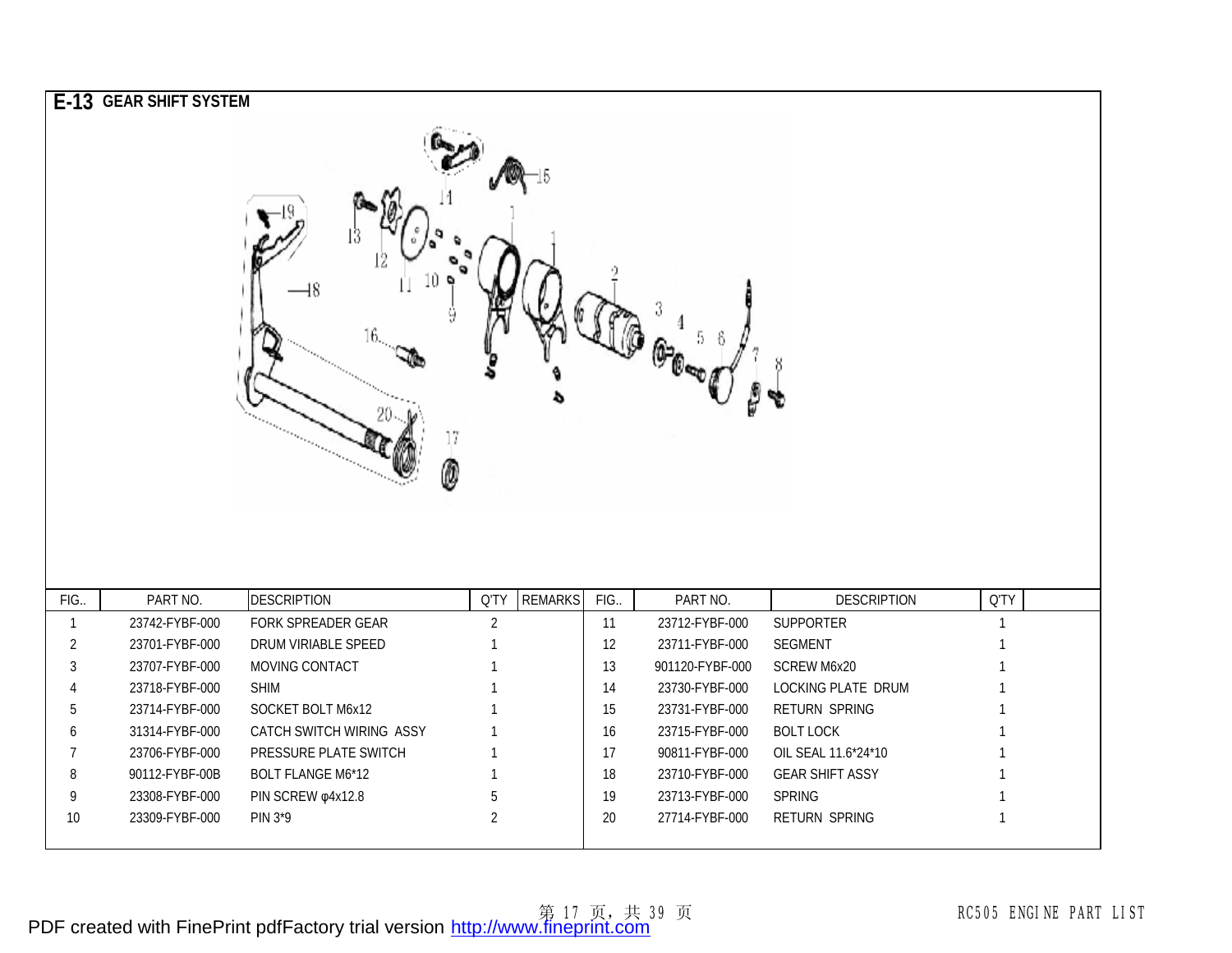|                | E-14 STARTING MECHANISM |                           | 13           |                |      | 6              | 14                         |                |
|----------------|-------------------------|---------------------------|--------------|----------------|------|----------------|----------------------------|----------------|
| FIG.           | PART NO.                | <b>DESCRIPTION</b>        | Q'TY         | <b>REMARKS</b> | FIG. | PART NO.       | <b>DESCRIPTION</b>         | <b>Q'TY</b>    |
| $\mathbf{1}$   | 28101-FYBF-000          | <b>GEAR STARTING</b>      | $\mathbf 1$  |                | 8    | 28106-FYBF-000 | SPRING SEAT SHAFT STARTING | $\mathbf{1}$   |
| $\overline{2}$ | 28103-FYBF-000          | RATCHET WHEEL             |              |                | 9    | 90120-FYBF-000 | <b>BOLT FLANGE M6x12</b>   | $\overline{2}$ |
| 3              | 28107-FYBF-000          | SHAFT STARTING            |              |                | $10$ | 28109-FYBF-000 | WASHER                     | 1              |
| 4              | 28104-FYBF-000          | <b>SPRING</b>             |              |                | 11   | 28112-FYBF-000 | WASHER                     | 1              |
| 5              | 28110-FYBF-000          | SPRING SEAT RATCHET WHEEL |              |                | 12   | 28111-FYBF-000 | WASHER                     | $\overline{2}$ |
| 6              | 28102-FYBF-000          | GUIDE PLATE RATCHET WHEEL | 1            |                | 13   | 28108-FYBF-000 | WASHER                     |                |
| $\overline{7}$ | 28105-FYBF-000          | RETURN SPRING             | $\mathbf{1}$ |                | 14   | 28100-FYBF-000 | KICK AXLE COMP             | $\mathbf{1}$   |
|                |                         |                           |              |                |      |                |                            |                |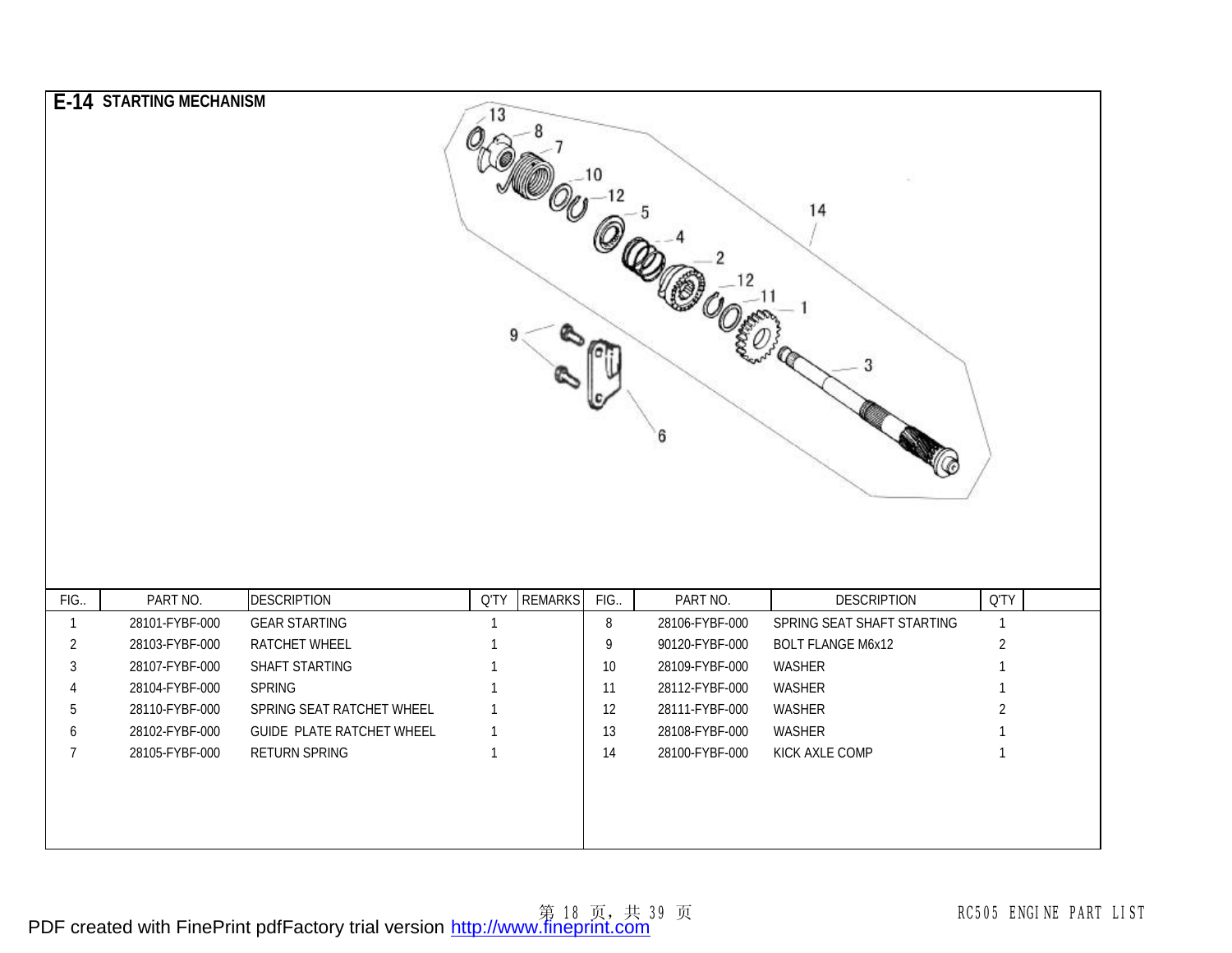|                | F01 Front Fender         |             |                |     |              |                    |                |
|----------------|--------------------------|-------------|----------------|-----|--------------|--------------------|----------------|
|                |                          | œ.          |                | 3   | $\mathbf{2}$ |                    |                |
|                |                          |             |                |     |              |                    |                |
|                |                          |             |                |     |              |                    |                |
| FIG            | PART NO.<br>61100-FYEY2- | DESCRIPTION | Q'TY           | FIG | PART NO.     | <b>DESCRIPTION</b> | $Q^{\prime}TY$ |
| $\mathbf{1}$   | 00G/00R/0BI/00Y          | FR. Fender  | $\mathbf{1}$   |     |              |                    |                |
| $\overline{2}$ | 90111-FYEY2-06015        | Bolt M6×15  | $\overline{2}$ |     |              |                    |                |
| $\mathfrak{Z}$ | GB5787-86-06012-B        | Bolt M6×12  | $\mathbf{1}$   |     |              |                    |                |
|                |                          |             |                |     |              |                    |                |
|                |                          |             |                |     |              |                    |                |
|                |                          |             |                |     |              |                    |                |
|                |                          |             |                |     |              |                    |                |
|                |                          |             |                |     |              |                    |                |
|                |                          |             |                |     |              |                    |                |
|                |                          |             |                |     |              |                    |                |
|                |                          |             |                |     |              |                    |                |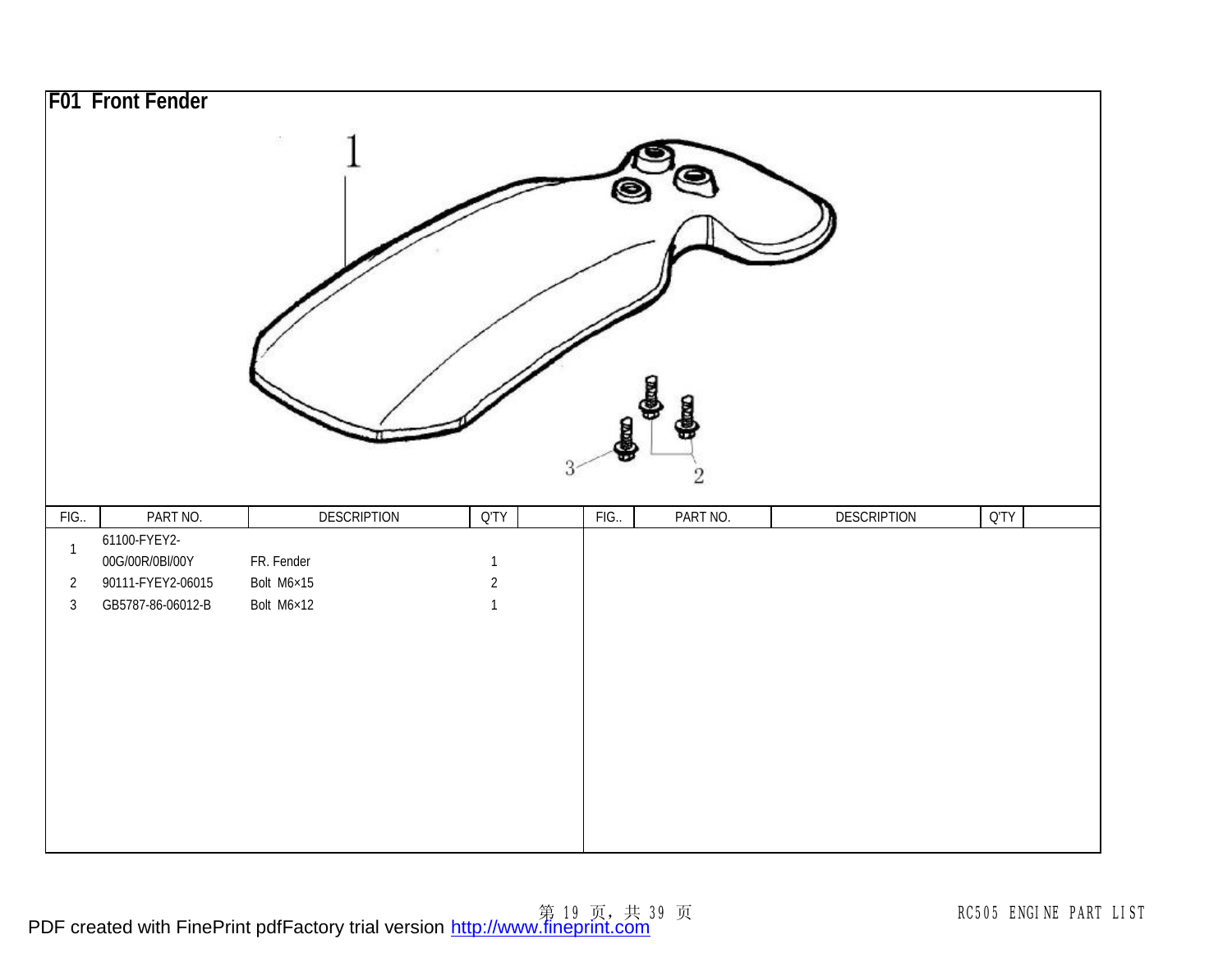|                  | F02 Seat & Side Cover |                    |                |      |          |                    |      |
|------------------|-----------------------|--------------------|----------------|------|----------|--------------------|------|
|                  |                       |                    |                |      |          |                    |      |
|                  |                       | 8                  |                |      |          |                    |      |
| FIG.             | PART NO.              | <b>DESCRIPTION</b> | Q'TY           | FIG. | PART NO. | <b>DESCRIPTION</b> | Q'TY |
| $\mathbf{1}$     | 77200-FYEY2-000       | Seat               | $\mathbf{1}$   |      |          |                    |      |
| $\overline{2}$   | 83620-FYEY2-          |                    |                |      |          |                    |      |
|                  | 00G/00R/0BI/00Y       | L. Side Cover      | $\mathbf{1}$   |      |          |                    |      |
| $\mathfrak{Z}$   | 83520-FYEY2-          |                    |                |      |          |                    |      |
|                  | 00G/00R/0BI/00Y       | R. Side Cover      | $\mathbf{1}$   |      |          |                    |      |
| $\overline{4}$   | 83710-FYEY2-          |                    |                |      |          |                    |      |
|                  | 00G/00R/0BI/00Y       | RR. Fender         | $\mathbf{1}$   |      |          |                    |      |
| $\overline{5}$   | 50126-FYG-000         | Gum Washer         | $\overline{2}$ |      |          |                    |      |
| $\boldsymbol{6}$ | 90111-FYEY2-05010     | Screw              | $\overline{2}$ |      |          |                    |      |
| $\overline{7}$   | GB845-85-48016-C      | Screw ST4.8×16     | 9              |      |          |                    |      |
| $\, 8$           | GB6177-86-06000-C     | Nut M6             | $\overline{2}$ |      |          |                    |      |
| 9                | GB5787-86-06012-B     | Flange Bolt M6×12  | $\overline{4}$ |      |          |                    |      |
|                  |                       |                    |                |      |          |                    |      |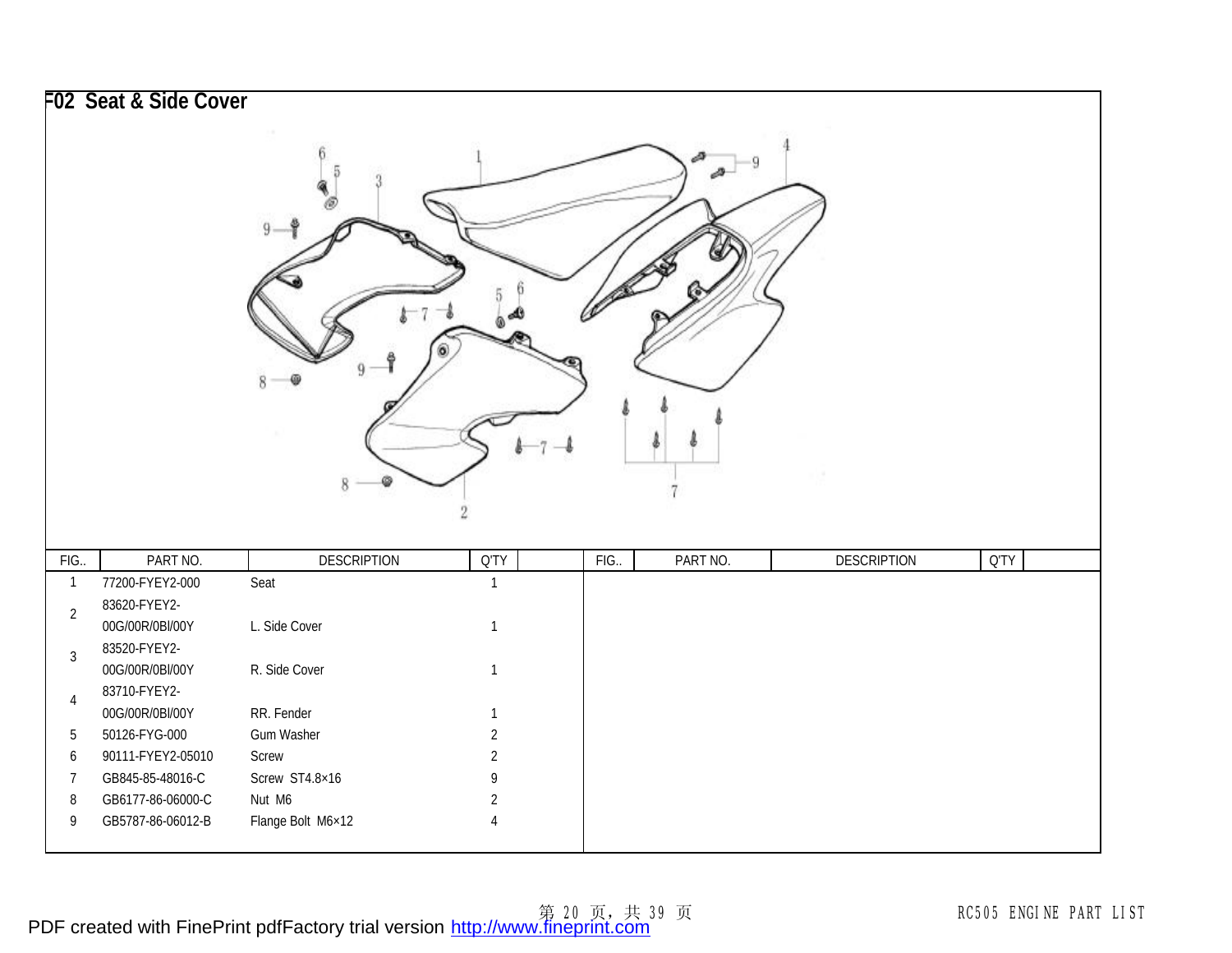|                | F03 Air Cleaner | 3                       | $\boldsymbol{4}$<br>2 |      |          |                    |                 |
|----------------|-----------------|-------------------------|-----------------------|------|----------|--------------------|-----------------|
| FIG.           | PART NO.        | <b>DESCRIPTION</b>      | $Q^{\prime}TY$        | FIG. | PART NO. | <b>DESCRIPTION</b> | $Q^{\dagger}TY$ |
| $\mathbf{1}$   | 17211-FYEY2-000 | Air Cleaner Body        | $\mathbf{1}$          |      |          |                    |                 |
| $\overline{2}$ | 17212-FYEY2-000 | Joint Pipe, Air Cleaner | $\mathbf{1}$          |      |          |                    |                 |
| $\mathfrak{Z}$ | 17213-FYEY2-000 | Hoop                    | $\mathbf{1}$          |      |          |                    |                 |
| $\overline{4}$ | 17210-FYEY2-000 |                         | $\mathbf{1}$          |      |          |                    |                 |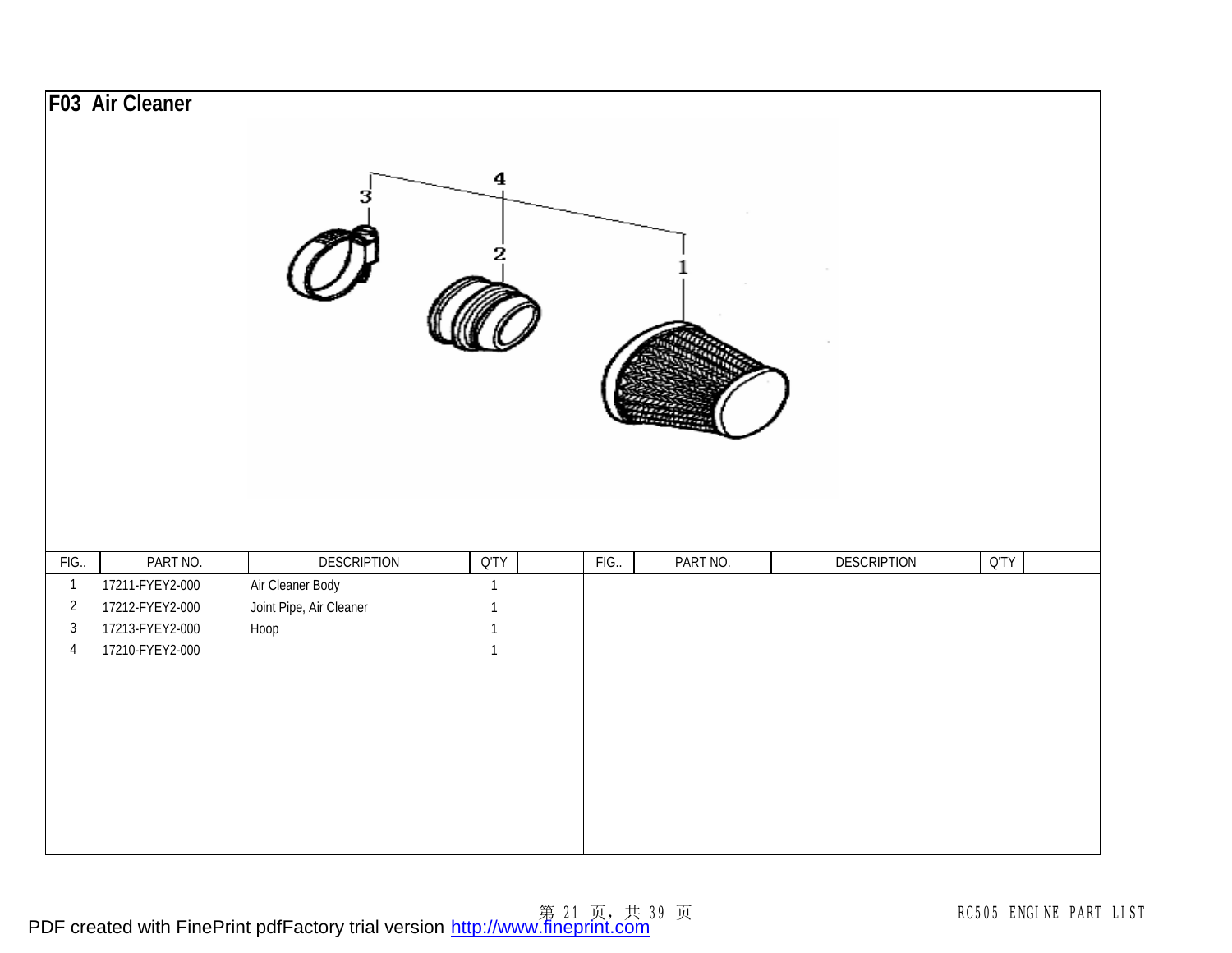|                | F04 Fuel Tank     |                    |                |                  |                             |                            |                |
|----------------|-------------------|--------------------|----------------|------------------|-----------------------------|----------------------------|----------------|
|                |                   | 5<br>$15-$         | 2              | 16<br>13<br>14   | $19 - 6$<br>19<br>10        | $-18$<br>9<br>8<br>21<br>6 |                |
|                |                   |                    |                | 20               | $\overline{10}$<br>11<br>11 |                            |                |
| FIG.           | PART NO.          | <b>DESCRIPTION</b> | Q'TY           | FIG.             | PART NO.                    | <b>DESCRIPTION</b>         | <b>Q'TY</b>    |
| $\overline{1}$ | 17501-FYEY2-000   | Fuel Tank          | 1              | 15               | 17525-FYEY2-000             | Gum Bush B                 | $\mathbf{1}$   |
| $\overline{2}$ | 17502-FYEY2-000   | Cap, Fuel Tank     |                | 16               | GB5787-86-08035-C           | Flange Bolt M8×35          | 1              |
| $\mathbf{3}$   | 17503-FYEY2-000   | Seal Washer        |                | 17               | GB5787-86-08045-C           | Flange Bolt M8×45          | 1              |
| 4              | 91103-FYEY2-000   | Clip, Pipe         |                | 18               | 91101-FYEY2-000             | Fuel Pipe                  | $\mathbf{1}$   |
| 5              | 91102-FYEY2-000   | Gum Pipe           |                | $\boldsymbol{0}$ | 91102-FYEY2-000             | Clip, Fuel Pipe            | $\overline{2}$ |
| 6              | 16951-FYEY2-000   | Fuel Cock          |                | 20               | 17500-FYEY2-000             | 油箱总成                       | $\mathbf{1}$   |
| $\overline{7}$ | 16952-FYEY2-000   | Seal Washer A      |                | 21               | 16950-FYEY2-000             | 油阀开关总成                     | $\mathbf{1}$   |
| 8              | 16953-FYEY2-000   | Seal Washer B      |                |                  |                             |                            |                |
| 9              | 16954-FYEY2-000   | Screen, Fuel       |                |                  |                             |                            |                |
| 10             | 16955-FYEY2-000   | <b>Bush</b>        | $\overline{2}$ |                  |                             |                            |                |
| 11             | GB5787-86-06016-C | Flange Bolt M6×16  | $\overline{2}$ |                  |                             |                            |                |
| 13             | 90387-081N1-00    | Bush A             | $\overline{2}$ |                  |                             |                            |                |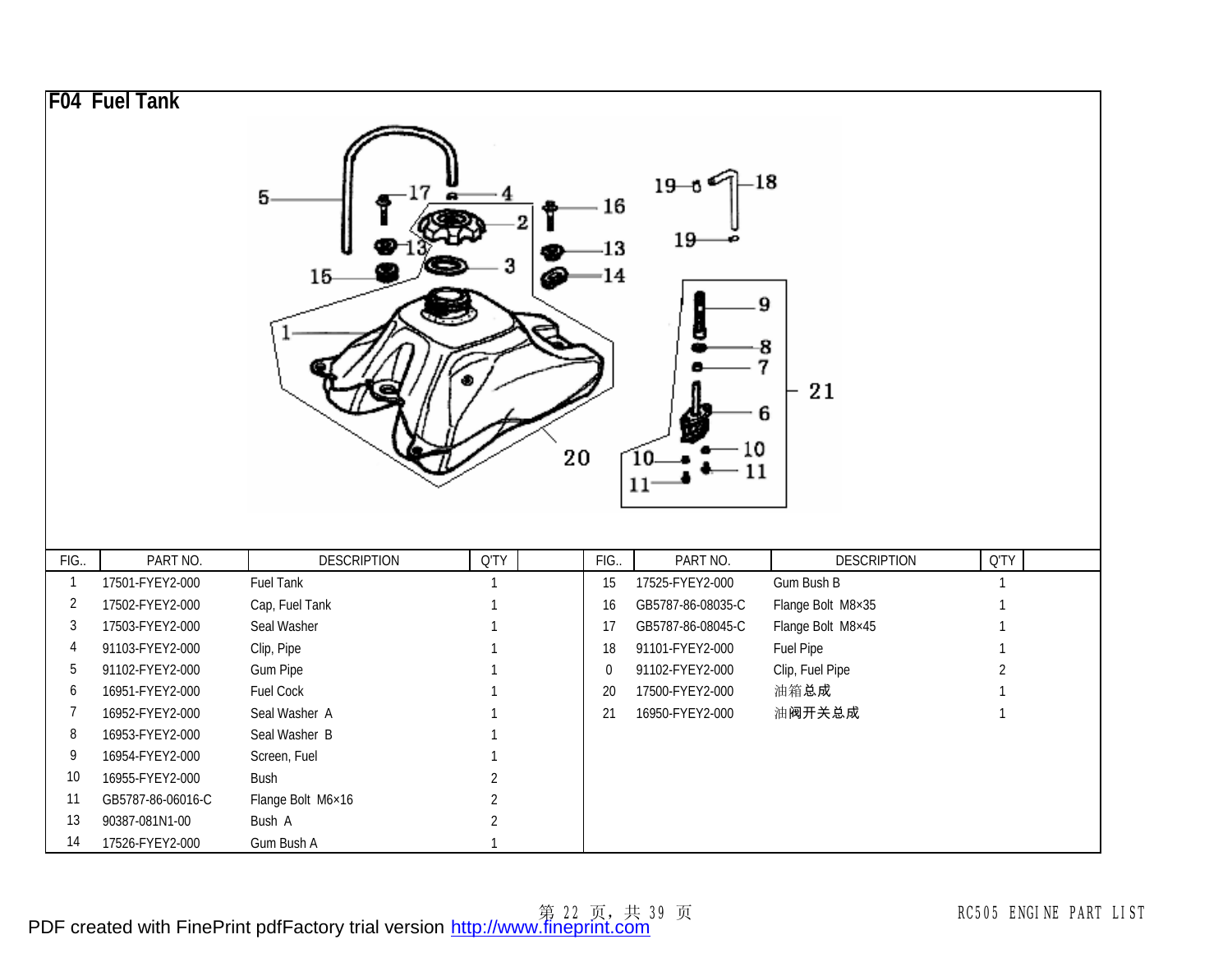|                | <b>F05 Handle Pipe</b> | 14                       | - 13           | 12   | 17<br>ıı<br>18    |                    |                |
|----------------|------------------------|--------------------------|----------------|------|-------------------|--------------------|----------------|
| FIG.           | PART NO.               | <b>DESCRIPTION</b>       | Q'TY           | FIG. | PART NO.          | <b>DESCRIPTION</b> | <b>Q'TY</b>    |
| $\mathbf{1}$   | 53100-FYEY2-000        | Handle Pipe              | $\mathbf{1}$   | 14   | GB818-85-05020-B  | Screw M5×20        | $\overline{2}$ |
| $\overline{2}$ | 35100-FYEY2-000        | R. Switch Comp. Handle   | $\mathbf{1}$   | 15   | GB5787-86-06025-B | Bolt M6×25         | $\overline{2}$ |
| 3              | 53166-FYEY2-001        | Grip, L. Handle          | 1              | 16   | GB93-85-06000-B   | Spring Washer 6    |                |
| $\overline{4}$ | 53142-FYEY2-000        | Grip, R. Handle          | 1              | 17   | GB6170-86-06000-B | Nut M6             | $\mathbf{1}$   |
| 5              | 53141-FYEY2-000        | Throttle Core, R. Handle | $\mathbf{1}$   | 18   | 53172-FYEY2-000   | 离合拉杆               | $\mathbf{1}$   |
| 6              | 17910-FYEY2-001        | Cable, Throttle          | 1              |      |                   |                    |                |
| $\overline{7}$ | 22870-FYEY2-000        | Cable, Clutch            | 1              |      |                   |                    |                |
| 8              | 22871-FYEY2-000        | <b>Adjusting Screw</b>   |                |      |                   |                    |                |
| 9              | 22872-FYEY2-000        | Nut                      |                |      |                   |                    |                |
| 10             | 22873-FYEY2-000        | Holder, Clutch Lever     |                |      |                   |                    |                |
| 11             | 22874-FYEY2-000        | Clutch Lever             | 1              |      |                   |                    |                |
| 12             | 91165-FYEY2-000        | Belting                  | $\overline{2}$ |      |                   |                    |                |
| 13             | 22875-FYEY2-000        | Rubber Boot              | $\mathbf{1}$   |      |                   |                    |                |
|                |                        |                          |                |      |                   |                    |                |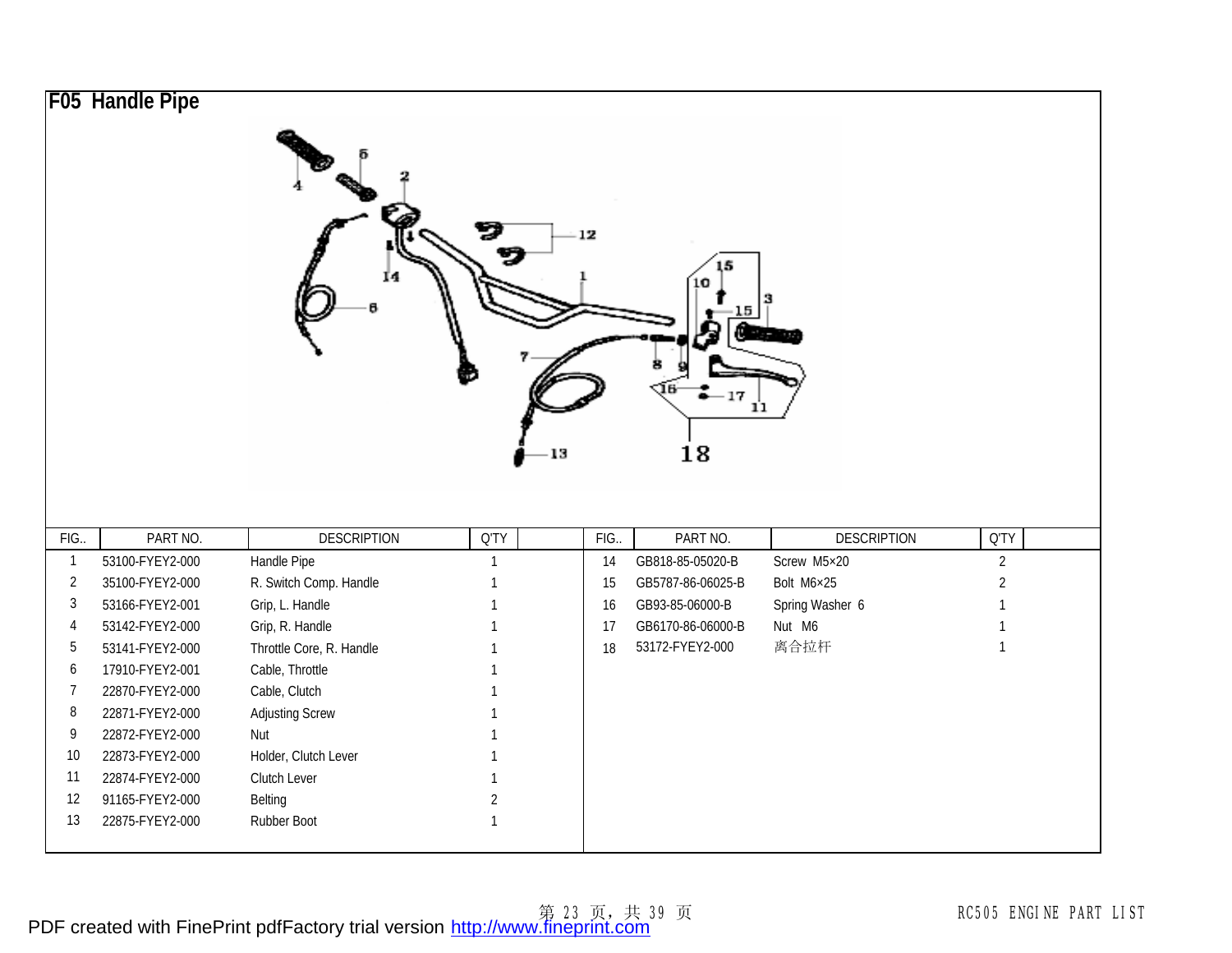|                | F06 Steering    |                           |                                  |      |                   |                    |                |
|----------------|-----------------|---------------------------|----------------------------------|------|-------------------|--------------------|----------------|
|                |                 | 5<br>15                   | 10<br>11<br>10<br>12<br>13<br>15 | 9    | 16<br>18          | 6<br>2<br>16       |                |
| FIG.           | PART NO.        | <b>DESCRIPTION</b>        | Q'TY                             | FIG. | PART NO.          | <b>DESCRIPTION</b> | Q'TY           |
| $\mathbf{1}$   | 51000-FYEY2-000 | Steering Column Comp.     | $\mathbf{1}$                     | 13   | 53214-FYEY2-000   | Dust Seal          | $\mathbf{1}$   |
| $\overline{2}$ | 53231-FYEY2-000 | <b>Upper Panel</b>        | $\mathbf{1}$                     | 14   | GB5787-86-06012-C | Flange Bolt M6×12  |                |
| 3              | 53112-FYEY2-000 | Lower Holder, Handle Pipe | $\sqrt{2}$                       | 15   | GB5787-86-08025-C | Flange Bolt M8×25  | $\overline{2}$ |
| 4              | 53111-FYEY2-000 | Upper Holder, Handle Pipe | $\overline{2}$                   | 16   | GB5787-86-08035-C | Flange Bolt M8×35  | $\overline{2}$ |
| 5              | 83410-FYEY2-    |                           |                                  | 17   | GB70-85-08114-C   | Bolt M8×110        |                |
|                | 00G/00R/0BI/00Y | Front Cover               |                                  | 18   | GB6187-86-08000-C | Nut M8             | $\overline{4}$ |
| 6              | 53221-FYEY2-000 | Nut                       |                                  |      |                   |                    |                |
| 7              | 53207-FYEY2-000 | <b>Adjusting Nut</b>      |                                  |      |                   |                    |                |
| 8              | 53215-FYEY2-000 | Dust Cap                  |                                  |      |                   |                    |                |
| 9              | 53211-FYEY2-000 | Upper Cone Race           | $\mathbf{1}$                     |      |                   |                    |                |
| 10             | 53210-FYEY2-000 | Ball                      | 2 Sets                           |      |                   |                    |                |
| 11             | 53201-FYEY2-000 | <b>Ball Race</b>          | $\sqrt{2}$                       |      |                   |                    |                |
| 12             | 53212-FYEY2-000 | <b>Bottom Cone Race</b>   | $\mathbf{1}$                     |      |                   |                    |                |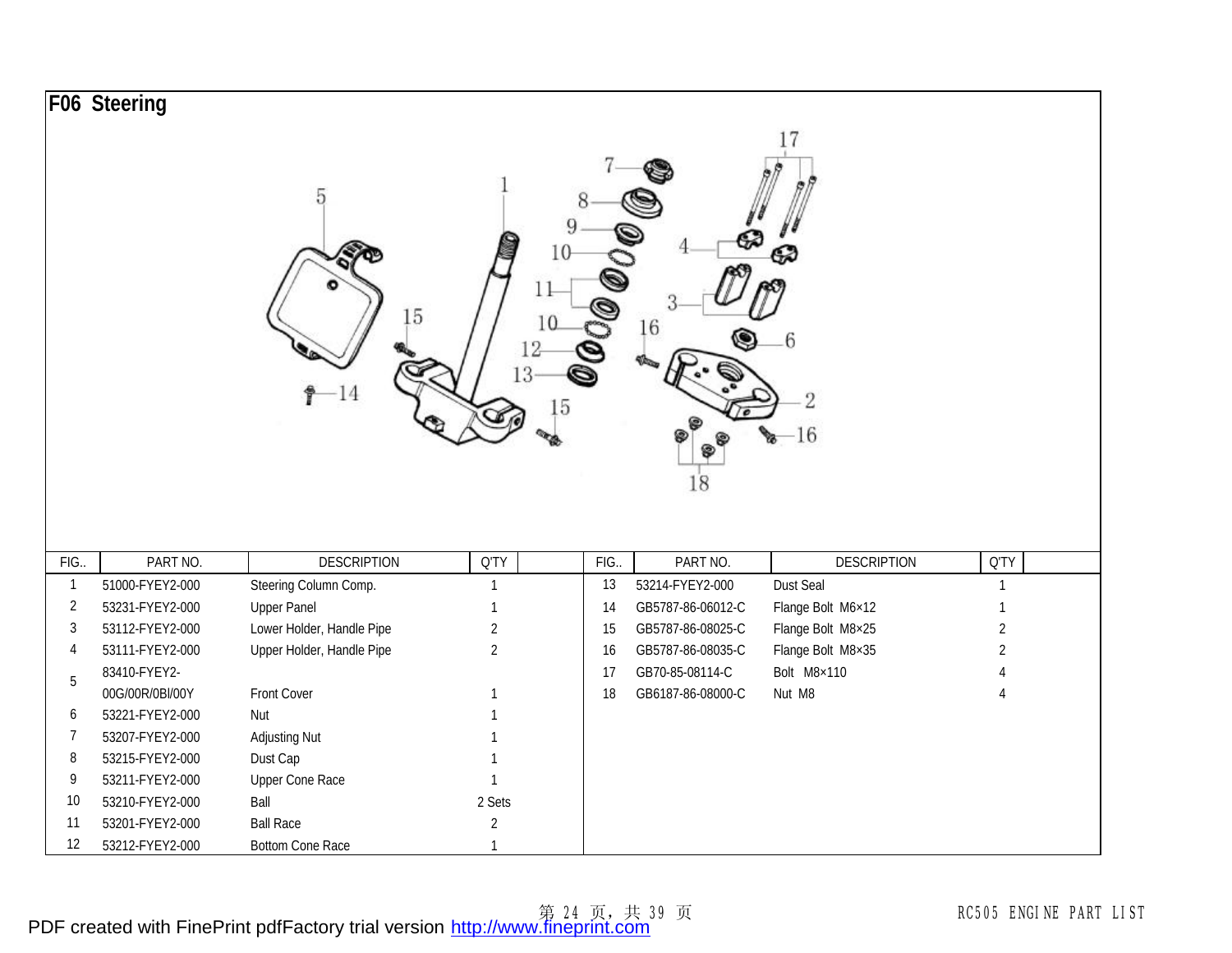| 2<br>9<br>5                                                                                         |                |
|-----------------------------------------------------------------------------------------------------|----------------|
|                                                                                                     |                |
|                                                                                                     |                |
| 7                                                                                                   |                |
|                                                                                                     |                |
| PART NO.<br><b>DESCRIPTION</b><br>$Q^{\dagger}TY$<br>PART NO.<br><b>DESCRIPTION</b><br>FIG.<br>FIG. | $Q^{\prime}TY$ |
| $\mathbf{1}$<br>FR. L. Shock Absorber<br>51510-FYEY2-000<br>$\mathbf{1}$                            |                |
| $\sqrt{2}$<br>51410-FYEY2-000<br>FR. R. Shock Absorber                                              |                |
| $\sqrt{3}$<br>Bolt<br>$\overline{2}$<br>51511-FYEY2-000                                             |                |
| $\sqrt{4}$<br>Holder, FR. Brake Pipe<br>45101-FYEY2-000                                             |                |
| $5\,$<br>RR. Shock Absorber<br>52410-FYEY2-000                                                      |                |
| $\boldsymbol{6}$<br>Rubber Cap<br>52401-FYEY2-000                                                   |                |
| $\overline{7}$<br>Flange Bolt M6×12<br>GB5787-86-06012-C                                            |                |
| $\, 8$<br>Flange Bolt M8×25<br>GB5787-86-08025-C<br>$\overline{2}$                                  |                |
| 9<br>52400-FYEY2-000                                                                                |                |
| $10$<br>51400-FYEY2-000<br>11<br>51500-FYEY2-000                                                    |                |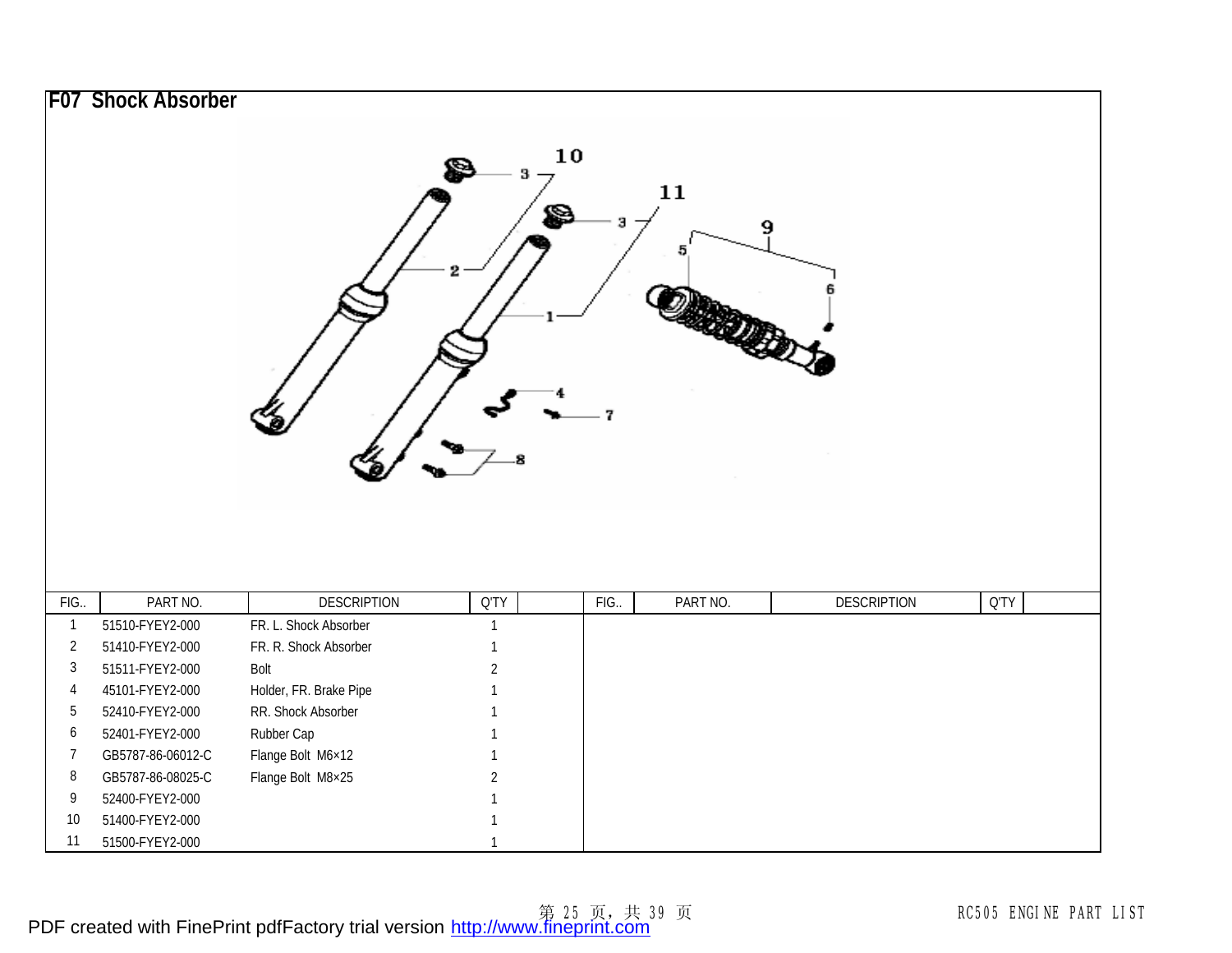|                | <b>F08 Front Wheel</b> | o                   | 13             | 12   | 11<br>10<br>œ |                    |             |
|----------------|------------------------|---------------------|----------------|------|---------------|--------------------|-------------|
| FIG.           | PART NO.               | <b>DESCRIPTION</b>  | Q'TY           | FIG. | PART NO.      | <b>DESCRIPTION</b> | <b>Q'TY</b> |
| $\overline{1}$ | 44651-FYEY2-000        | FR. Wheel Rim Comp. | $\mathbf{1}$   |      |               |                    |             |
| $\overline{2}$ | 42713-FYEY2-000        | Flap, FR. Wheel     | $\mathbf{1}$   |      |               |                    |             |
| $\mathfrak{Z}$ | 42712-FYEY2-000        | Inner Tire 2.50-10  | 1              |      |               |                    |             |
| $\overline{4}$ | 42711-FYEY2-000        | Outer Tire 2.50-10  | $\mathbf{1}$   |      |               |                    |             |
| 5              | 44652-FYEY2-000        | Bearing             | $\overline{2}$ |      |               |                    |             |
| 6              | 44653-FYEY2-000        | Distance Collar     |                |      |               |                    |             |
| $\overline{7}$ | 44312-FYEY2-000        | Bush A              |                |      |               |                    |             |
| 8              | 44313-FYEY2-000        | Bush B              |                |      |               |                    |             |
| 9              | 44301-FYEY2-000        | FR. Wheel Axle      |                |      |               |                    |             |
| 10             | GB6187-86-12000-B      | Grip Nut M12        |                |      |               |                    |             |
| 11             | 45353-FYEY2-000        | Bolt                |                |      |               |                    |             |
| 12             | 45351-FYEY2-000        | FR. Brake Disk      |                |      |               |                    |             |
| 13             | 44650-FYEY2-000        |                     | $\mathbf 1$    |      |               |                    |             |
|                |                        |                     |                |      |               |                    |             |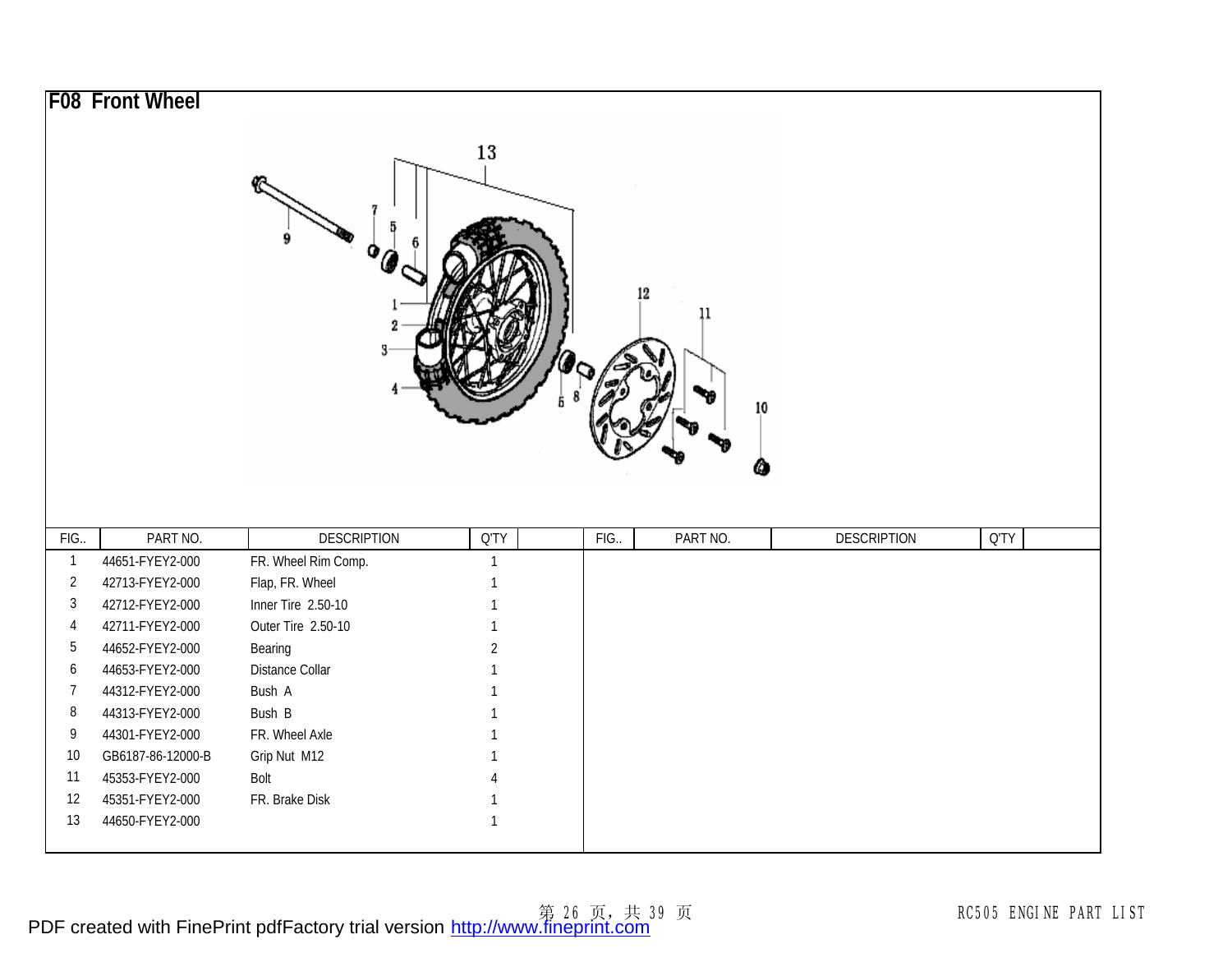|                | F09 Font. hydralic Bra |                         |                |                 |                  |                    |                |                |
|----------------|------------------------|-------------------------|----------------|-----------------|------------------|--------------------|----------------|----------------|
|                |                        | 12<br>15                |                | -14<br>$\bf{2}$ |                  |                    |                |                |
| FIG            | PART NO.               | <b>DESCRIPTION</b>      | Q'TY           | FIG.            | PART NO.         | <b>DESCRIPTION</b> | Q'TY           |                |
| $\mathbf{1}$   | 45101-FYEY2-000        | Master Cylinder Body    | $\mathbf{1}$   | 14              | GB818-85-04014-B | Screw M4×12        | $\overline{2}$ | $\overline{2}$ |
| $\overline{2}$ | 45102-FYEY2-000        | Oil Pipe                | $\mathbf{1}$   | 15              | 45100-FYEY2-000  | 碟刹总成               | $\mathbf{1}$   | $\mathbf{1}$   |
| $\mathfrak{Z}$ | 45103-FYEY2-000        | Brake Clamp Assy.       | $\mathbf{1}$   |                 |                  |                    |                |                |
| 4              | 45104-FYEY2-000        | <b>Friction Pad</b>     | $\overline{2}$ |                 |                  |                    |                |                |
| 5              | 45105-FYEY2-000        | FR. Brake Lever         |                |                 |                  |                    |                |                |
| 6              | 47111-FYEY2-000        | 前制动开关                   |                |                 |                  |                    |                |                |
| $\overline{7}$ | 45106-FYEY2-000        | Holder, Master Cylinder |                |                 |                  |                    |                |                |
| 8              | 45107-FYEY2-000        | Lid, Master Cylinder    |                |                 |                  |                    |                |                |
| 9              | 45108-FYEY2-000        | Gasket                  |                |                 |                  |                    |                |                |
| 10             | 45109-FYEY2-000        | <b>Fixing Bolt</b>      | 1              |                 |                  |                    |                |                |
| 11             | GB5787-86-06025-B      | Bolt M6×25              | $\overline{2}$ |                 |                  |                    |                |                |
| 12             | GB6187-86-06000-B      | Nut M6                  | $\mathbf{1}$   |                 |                  |                    |                |                |
| 13             |                        | 螺丝                      | $\mathbf{1}$   |                 |                  |                    |                |                |
|                |                        |                         |                |                 |                  |                    |                |                |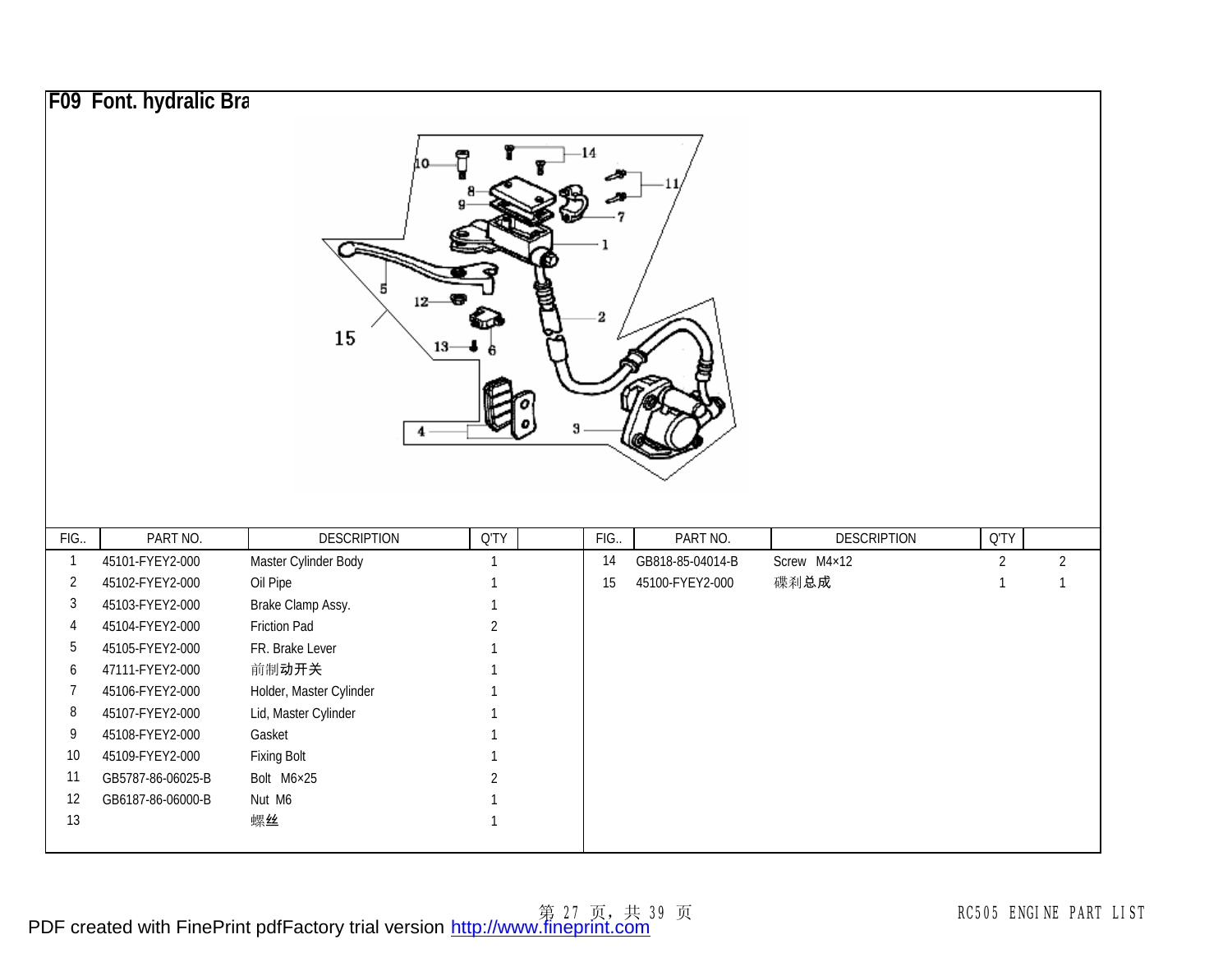|                         | F10 Rear Wheel                     | 9<br>10<br>2<br>3             |                | 9<br>Ø | 5        |                         |      |
|-------------------------|------------------------------------|-------------------------------|----------------|--------|----------|-------------------------|------|
| FIG.                    | PART NO.                           | <b>DESCRIPTION</b>            | Q'TY           | FIG.   | PART NO. | 6<br><b>DESCRIPTION</b> | Q'TY |
| $\overline{1}$          | 42650-FYEY2-000                    | RR. Wheel Rim Comp.           |                |        |          |                         |      |
| $\overline{2}$          | 42713-FYEY2-000                    | Flap, RR. Wheel               |                |        |          |                         |      |
| $\sqrt{3}$              | 42712-FYEY2-000                    | Inner Tire 2.50-10            |                |        |          |                         |      |
| $\overline{4}$<br>$5\,$ | 42711-FYEY2-000                    | Outer Tire 2.50-10            |                |        |          |                         |      |
| 6                       | 41201-FYEY2-000<br>42315-FYEY2-000 | Sprocket Wheel<br><b>Bush</b> |                |        |          |                         |      |
| $\overline{7}$          | 90116-FYEY2-000                    | Socket Head Cap Bolt          |                |        |          |                         |      |
| 8                       | 42652-FYEY2-000                    | Dust Seal                     |                |        |          |                         |      |
| 9                       | 42653-FYEY2-000                    | Bearing                       | $\overline{2}$ |        |          |                         |      |
| $10$                    | 42654-FYEY2-000                    | Distance Collar               | $\mathbf{1}$   |        |          |                         |      |
|                         |                                    |                               |                |        |          |                         |      |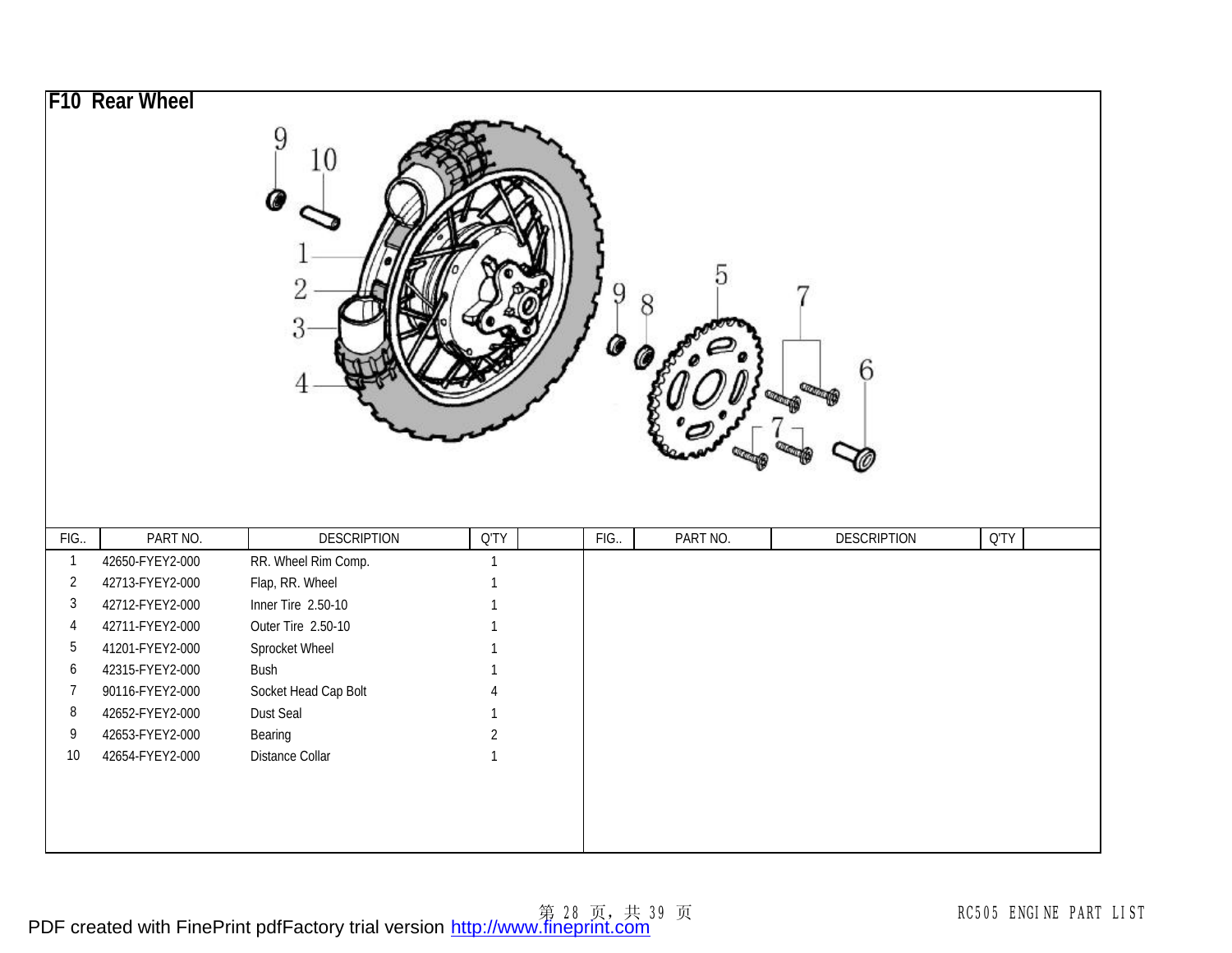|                | F11 Rear Brake Assy. |                     | 9              |      | 8        | $6\phantom{.}6$    |             |
|----------------|----------------------|---------------------|----------------|------|----------|--------------------|-------------|
| FIG.           | PART NO.             | <b>DESCRIPTION</b>  | <b>Q'TY</b>    | FIG. | PART NO. | <b>DESCRIPTION</b> | <b>Q'TY</b> |
| $\mathbf{1}$   | 43103-FYEY2-000      | Holder, Brake Shoes | $\mathbf{1}$   |      |          |                    |             |
| $\overline{2}$ | 43102-FYEY2-000      | RR. Brake Shoes     | $\overline{2}$ |      |          |                    |             |
| $\sqrt{3}$     | 43411-FYEY2-000      | Camshaft            | $\mathbf{1}$   |      |          |                    |             |
| $\overline{4}$ | 43141-FYEY2-000      | Arm, Camshaft       | $\mathbf{1}$   |      |          |                    |             |
| $5\,$          | 43101-FYEY2-000      | Spring              | $\overline{2}$ |      |          |                    |             |
| 6              | GB5783-86-06032-B    | Bolt, M6×32         |                |      |          |                    |             |
| $\overline{7}$ | GB93-85-06000-B      | Spring Washer 6     |                |      |          |                    |             |
| $\, 8$         | GB6170-86-06000-B    | Nut M6              |                |      |          |                    |             |
| 9              | 43100-FYEY2-000      |                     | $\mathbf{1}$   |      |          |                    |             |
|                |                      |                     |                |      |          |                    |             |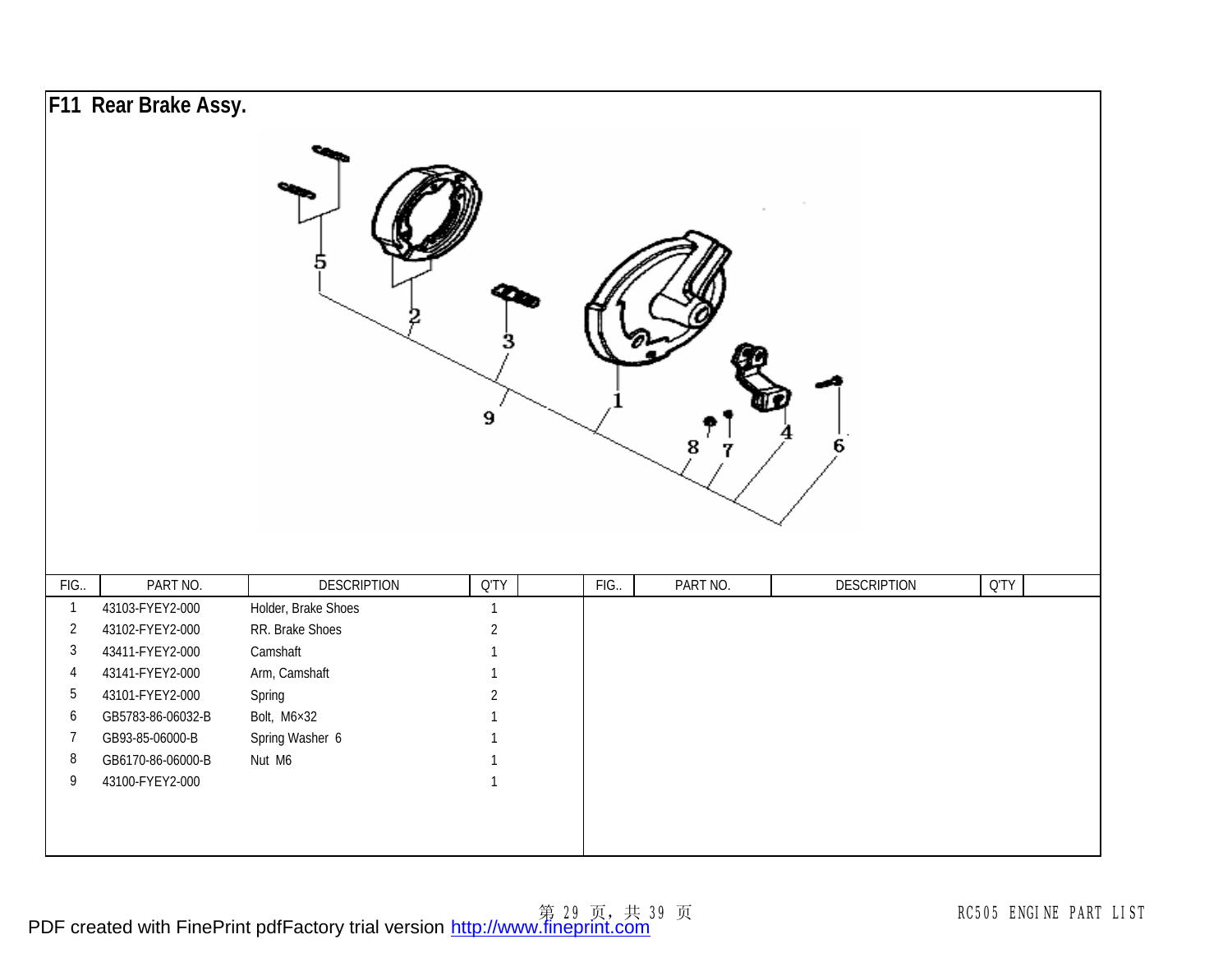|                | <b>F12 Electric Unit</b> |                                   |                      |      |                               |                              |                        |
|----------------|--------------------------|-----------------------------------|----------------------|------|-------------------------------|------------------------------|------------------------|
|                |                          | 16                                | ļ5<br>14 13<br>17    | 12   | 9<br>10<br>11<br>19           | 15                           |                        |
| FIG.           | PART NO.                 |                                   |                      |      |                               |                              |                        |
| $\overline{1}$ |                          |                                   |                      | FIG. |                               |                              |                        |
|                | 35002-FYEY2-000          | <b>DESCRIPTION</b><br>Main Switch | Q'TY<br>$\mathbf{1}$ | 14   | PART NO.<br>GB6177-86-06000-C | <b>DESCRIPTION</b><br>Nut M6 | Q'TY<br>$\overline{2}$ |
| $\sqrt{2}$     | 35003-FYEY2-000          |                                   | $\overline{2}$       | 15   | GB5787-86-06020-C             |                              | $\overline{2}$         |
| 3              | 30511-FYEY2-000          | Key<br>Ignition Coil              | $\mathbf{1}$         | 16   | 35001-FYEY2-000               | Flange Bolt M6×20<br>主锁      | $\mathbf{1}$           |
| 4              | 30512-FYEY2-000          | Boot A                            | $\mathbf{1}$         | 17   | 30510-FYEY2-000               | 点火线圈                         | $\mathbf{1}$           |
| 5              | 30513-FYEY2-000          | Cap, Spark Plug                   |                      | 18   | 30410-FYEY2-000               | CDI组件                        | $\mathbf{1}$           |
| 6              | 30514-FYEY2-000          | Boot B                            |                      | 19   | 35800-FYEY2-000               | 起动继电器                        | $\mathbf{1}$           |
| $\overline{7}$ | 30410-FYEY2-000          | C.D.I. Comp.                      |                      |      |                               |                              |                        |
| 8              | 30411-FYEY2-000          | Boot, C.D.I.                      |                      |      |                               |                              |                        |
| 9              | 31600-FYG-000            | Voltage Regulator                 |                      |      |                               |                              |                        |
| 10             | 35801-FYEY2-000          | Boot, Starting Relay              |                      |      |                               |                              |                        |
| 11             | 35802-FYEY2-000          | <b>Starting Relay</b>             |                      |      |                               |                              |                        |
| 12             | 35083-FYEY2-000          | Cap, Starting Relay               | 1                    |      |                               |                              |                        |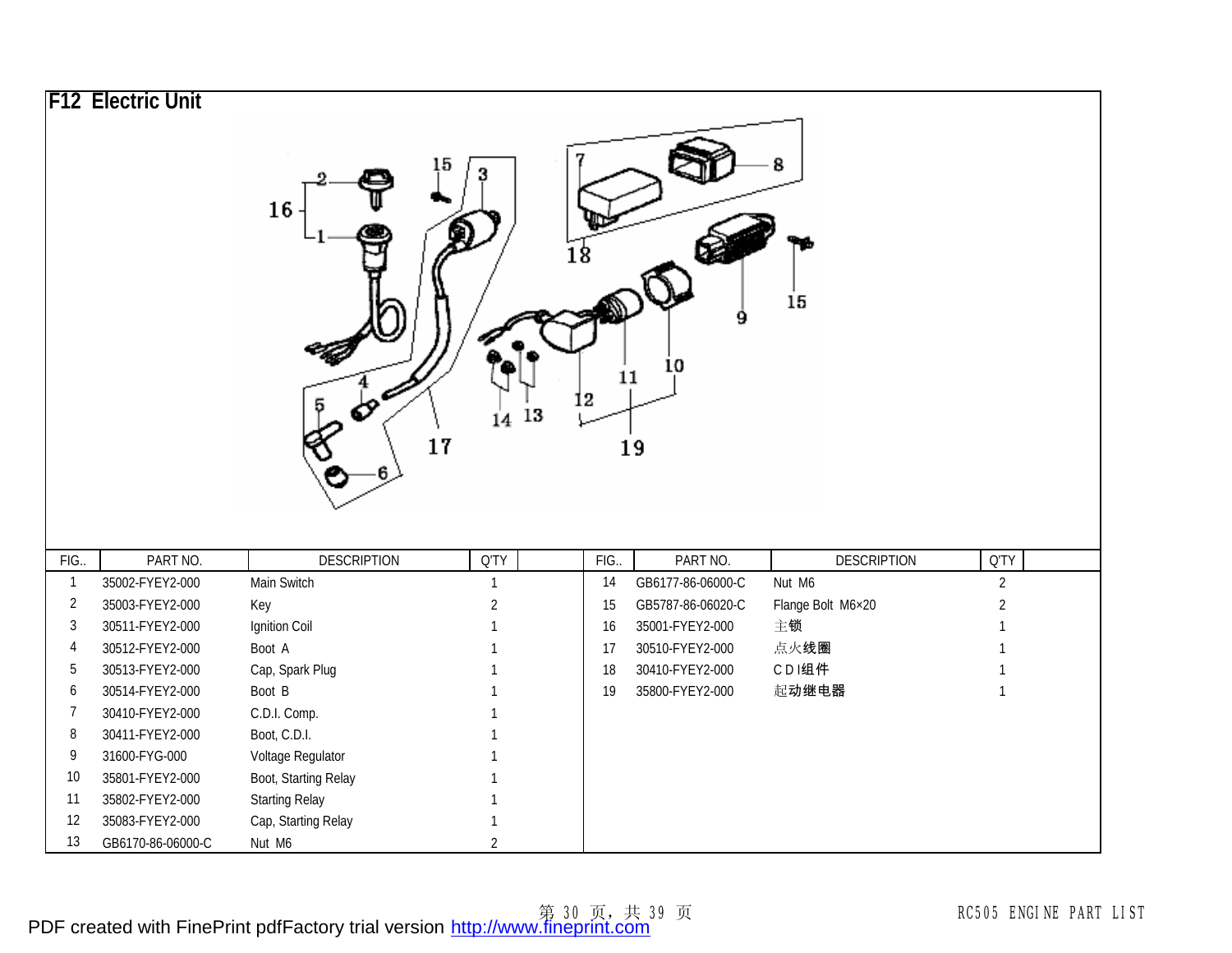|                | F13 Footrest & Stand |                       |                |                |                                  |                      |                |
|----------------|----------------------|-----------------------|----------------|----------------|----------------------------------|----------------------|----------------|
|                |                      | 3<br>11<br>14         | 18             | 19             | b<br>-21<br>20<br>25<br>ŗю<br>27 | 22<br>26             |                |
| FIG.           | PART NO.             | <b>DESCRIPTION</b>    | 13<br>Q'TY     | $28\,$<br>FIG. | PART NO.                         | <b>DESCRIPTION</b>   | <b>Q'TY</b>    |
| $\overline{1}$ | 50610-FYEY2-000      | Footrest Lever        | $\mathbf{1}$   | 15             | GB91-85-16016-B                  | Split Pin 1.5×35     | $\overline{2}$ |
| $\overline{2}$ | 50710-FYEY2-000      | Left Footrest         | $\mathbf 1$    | 16             | GB97.1-85-06000-B                | Washer 6             | 1              |
| $\sqrt{3}$     | 50720-FYEY2-000      | <b>Right Footrest</b> |                | 17             | GB91-85-32024-C                  | Split Pin 3×35       |                |
| 4              | 10101-FYEY2-000      | Bottom Cover, Engine  |                | 18             | 43401-FY-000                     | Washer               |                |
| 5              | 43400-FYEY2-000      | RR. Brake Pedal       |                | 19             | 43452-FYEY2-000                  | Axle Pin 6×16        |                |
| 6              | 43450-FYEY2-001      | RR. Brake Lever       |                | $20\,$         | GB97.1-85-06000-B                | Washer 6             | $\mathbf 1$    |
| $\overline{7}$ | 50530-FY-000         | Side Stand            |                | 21             | GB91-85-16025-C                  | Split Pin 1.5×25     |                |
| 8              | 23400-FYEY2-001      | Shifting Gear Pedal   |                | 22             | 43453-FYEY2-000                  | Spring               |                |
| 9              | 50711-FYEY2-000      | L. Spring             |                | 23             | 43454-FYEY2-000                  | Pin, RR. Brake Lever |                |
| 10             | 50712-FYEY2-000      | R. Spring             |                | 24             | 43455-FYEY2-000                  | <b>Adjusting Nut</b> |                |
| 11             | 50713-FYEY2-000      | Axle Pin 8×40         | $\overline{a}$ | 25             | 90120-FY3-000                    | <b>Location Bolt</b> |                |
|                |                      |                       |                |                |                                  |                      |                |
| 12,13          | GB9074.17-88-08020-C | Bolt Comp. M8×20      | 4              | 26             | GB6170-86-10000-B                | Nut M10              |                |
| 14             | GB5787-86-06012-B    | Bolt M6×12            | $\overline{2}$ | 27             | 50531-FYEY2-000                  | Spring               | 1              |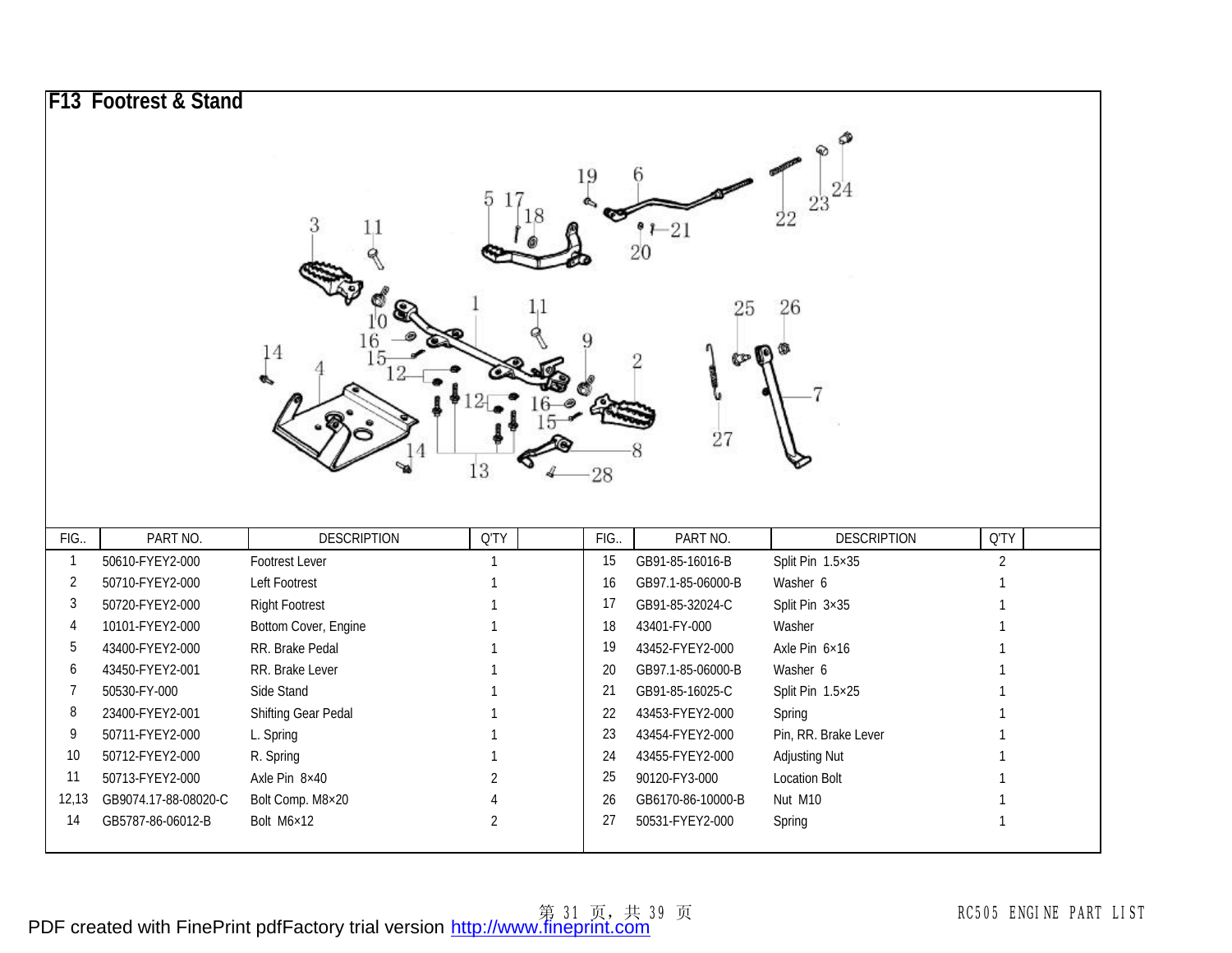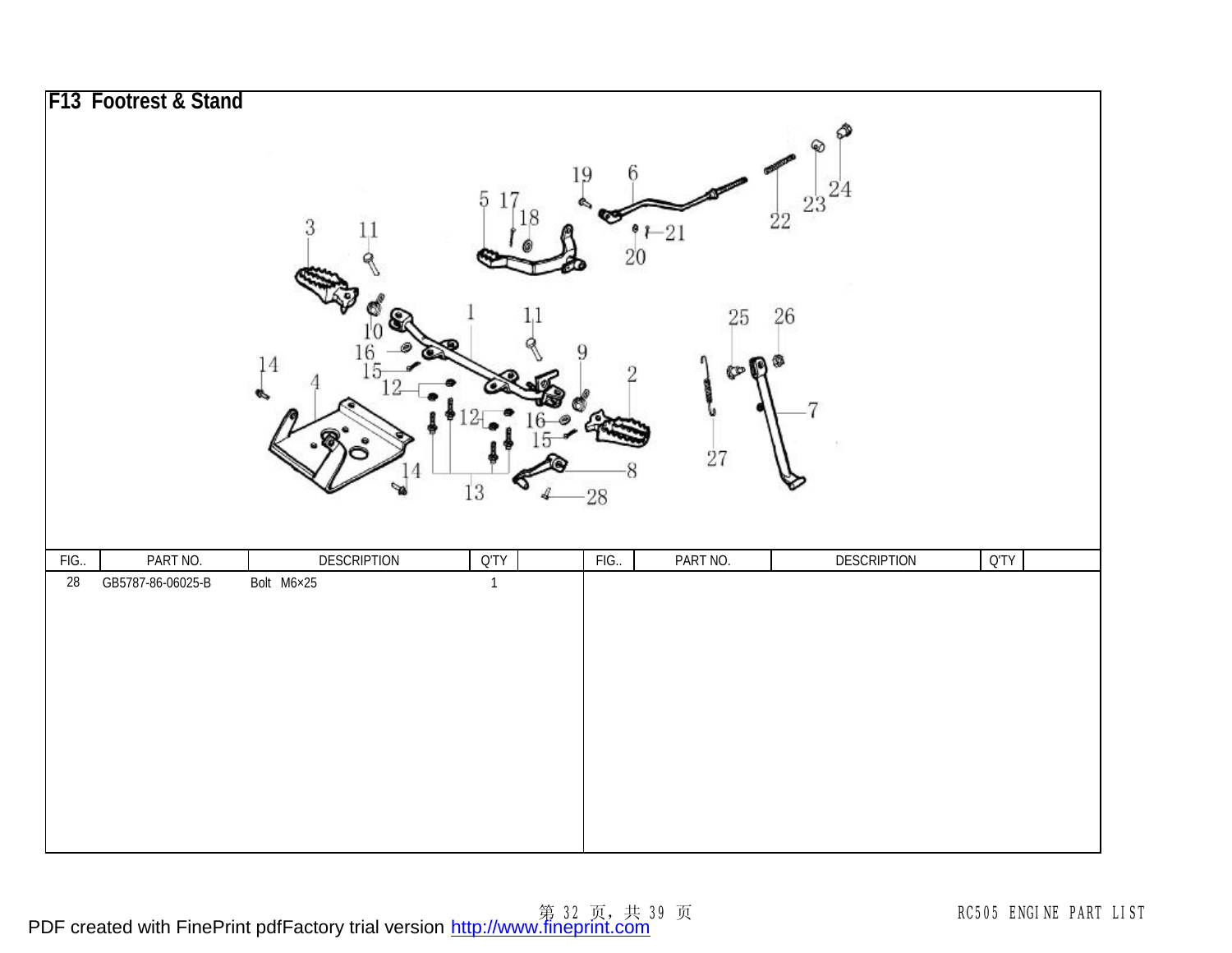|                         | F14 Frame Body    |                    |                |      |          |                    |      |
|-------------------------|-------------------|--------------------|----------------|------|----------|--------------------|------|
|                         |                   |                    | $10^{2}$       | 3    | 8<br>6   |                    |      |
| FIG.                    | PART NO.          | <b>DESCRIPTION</b> | <b>Q'TY</b>    | FIG. | PART NO. | <b>DESCRIPTION</b> | Q'TY |
| $\overline{\mathbf{1}}$ | 50100-FYEY2-000   | Frame Body         | $\mathbf{1}$   |      |          |                    |      |
| $\overline{2}$          | 17508-FYEY2-000   | Cushion A          | 1              |      |          |                    |      |
| $\mathbf{3}$            | 4TE-F0002-000     | Cushion B          | $\overline{2}$ |      |          |                    |      |
| $\overline{4}$          | 41204-FYEY2-000   | Bush               | 1              |      |          |                    |      |
| 5                       | 41202-FYEY2-000   | Block Comp., Chain |                |      |          |                    |      |
| 6                       | GB70-85-08055-C   | Bolt M8×55         |                |      |          |                    |      |
| 7                       | GB5783-86-08115-C | Bolt M8×115        | $\mathbf{1}$   |      |          |                    |      |
| $\, 8$                  | GB5783-86-08110-C | Bolt M8×110        | $\mathbf{1}$   |      |          |                    |      |
| 9                       | GB6187-86-08000-C | Nut M8             | $\overline{2}$ |      |          |                    |      |
| 10                      | GB6187-86-10000-C | Nut M10            | 1              |      |          |                    |      |
| 11                      | GB5787-86-10040-C | Bolt M10×40        | $\mathbf{1}$   |      |          |                    |      |
|                         |                   |                    |                |      |          |                    |      |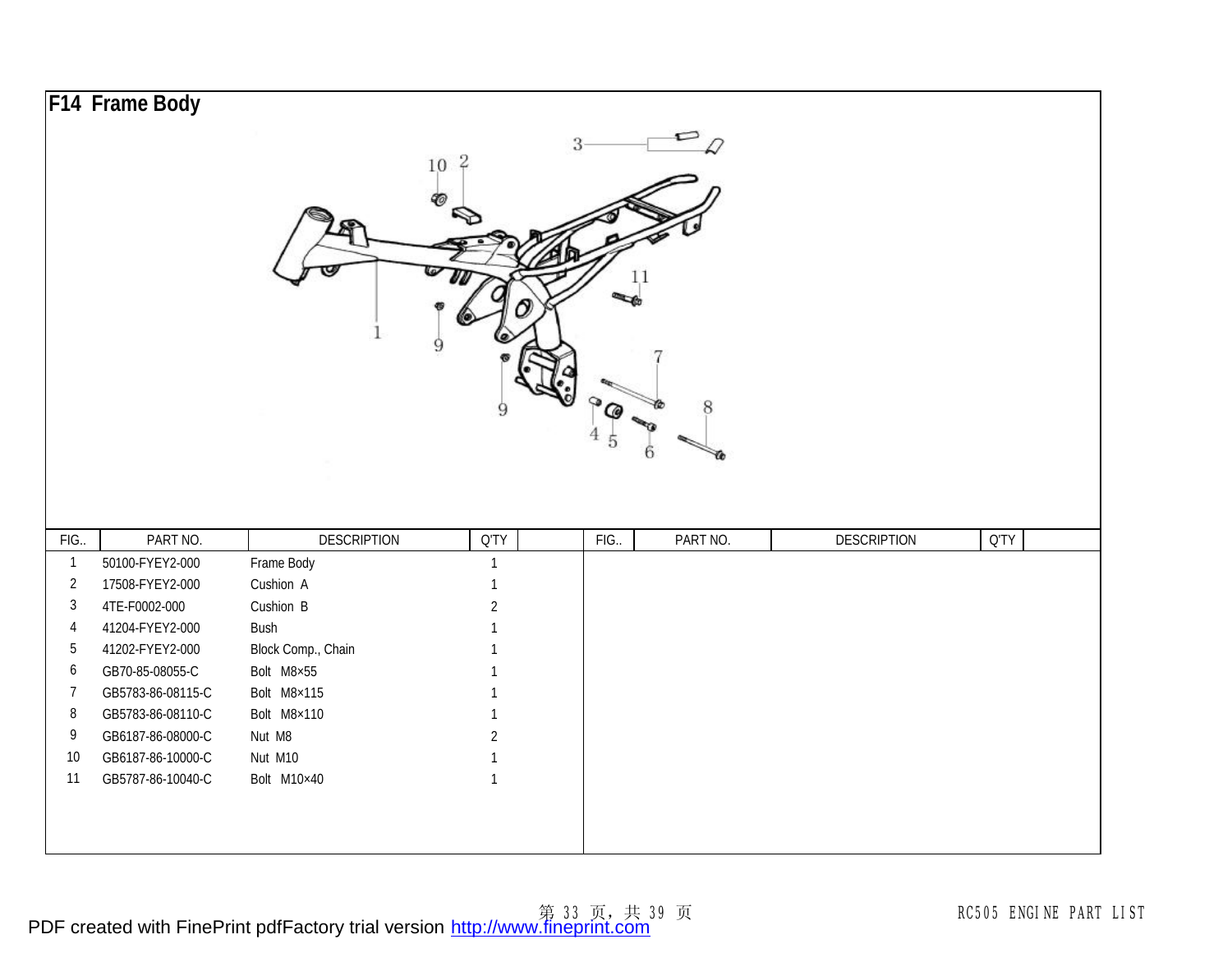|                | <b>F15 Rear Fork</b> |                    |                |         |                   |                    |                |
|----------------|----------------------|--------------------|----------------|---------|-------------------|--------------------|----------------|
|                |                      |                    |                |         |                   |                    |                |
|                |                      |                    |                |         |                   |                    |                |
|                |                      |                    |                |         | Ι6                |                    |                |
|                |                      | 雲船                 | 14             |         |                   |                    |                |
|                |                      |                    |                |         |                   |                    |                |
|                |                      |                    |                |         |                   |                    |                |
|                |                      |                    |                |         |                   |                    |                |
|                |                      |                    |                |         |                   |                    |                |
|                |                      |                    |                |         |                   |                    |                |
|                |                      |                    |                |         |                   |                    |                |
|                |                      |                    | l9-            |         |                   |                    |                |
|                |                      |                    |                |         |                   |                    |                |
|                |                      |                    |                |         |                   |                    |                |
|                |                      |                    |                |         |                   |                    |                |
|                |                      |                    |                |         |                   |                    |                |
|                |                      |                    |                |         |                   |                    |                |
|                |                      |                    |                |         |                   |                    |                |
| FIG.           | PART NO.             | <b>DESCRIPTION</b> | Q'TY           | FIG.    | PART NO.          | <b>DESCRIPTION</b> | Q'TY           |
| $\mathbf{1}$   | 52100-FYEY2-000      | RR. Fork           | $\mathbf{1}$   | 14      | GB5787-86-10045-C | Flange Bolt M10×45 | $\mathbf{1}$   |
| $\overline{2}$ | 40511-FYEY2-000      | Chain Guard Assy.  | 1              | 15      | GB6187-86-10000-B | Grip Nut M10       | 1              |
| 3              | 40545-FYEY2-000      | Chain Adjustor     | $\overline{2}$ | 16      | GB1243.1-83-06B88 | Chain              |                |
| $\overline{4}$ | 52107-FYEY2-000      | Rubber Cushion     | $\mathbf{1}$   | $2 - 1$ | 45012-FYEY2-000   |                    | 1              |
| 5              | 52102-FYEY2-000      | Bush               | $\overline{2}$ | $2 - 2$ | 45013-FYYE2-000   |                    | $\overline{2}$ |
| 6              | 42301-FYEY2-000      | Axle, RR. Wheel    |                | $2 - 3$ | 52109-FYEY2-000   |                    |                |
|                |                      |                    |                |         |                   |                    |                |
| $\overline{7}$ | GB6187-86-12000-B    | Grip Nut M12       |                | $2 - 4$ | 52109-FYE2-001    |                    |                |
| 8              | 90121-FYEY2-000      | Axle, RR. Fork     |                | $2 - 5$ | 52140-FYEY2-001   |                    |                |
| 9              | 90111-FYEY2-06025-C  | Bolt M6×25         | 3              | $2-6$   | 52140-FYEY2-002   |                    |                |
| 10             | 90109-FYEY2-000      | 内六角螺栓M6*50         | 3              | $2 - 7$ | 52140-FYEY2-003   |                    |                |
| 11             | GB6170-86-06000-B    | Nut M6             |                | $2 - 8$ | 52142-FYEY2-000   |                    |                |
| 12             | GB97.1-85-06000-B    | Washer 6           | $\overline{2}$ | $2 - 9$ | 90108-FYEY2-000   | Bolt M8*30         | $\overline{2}$ |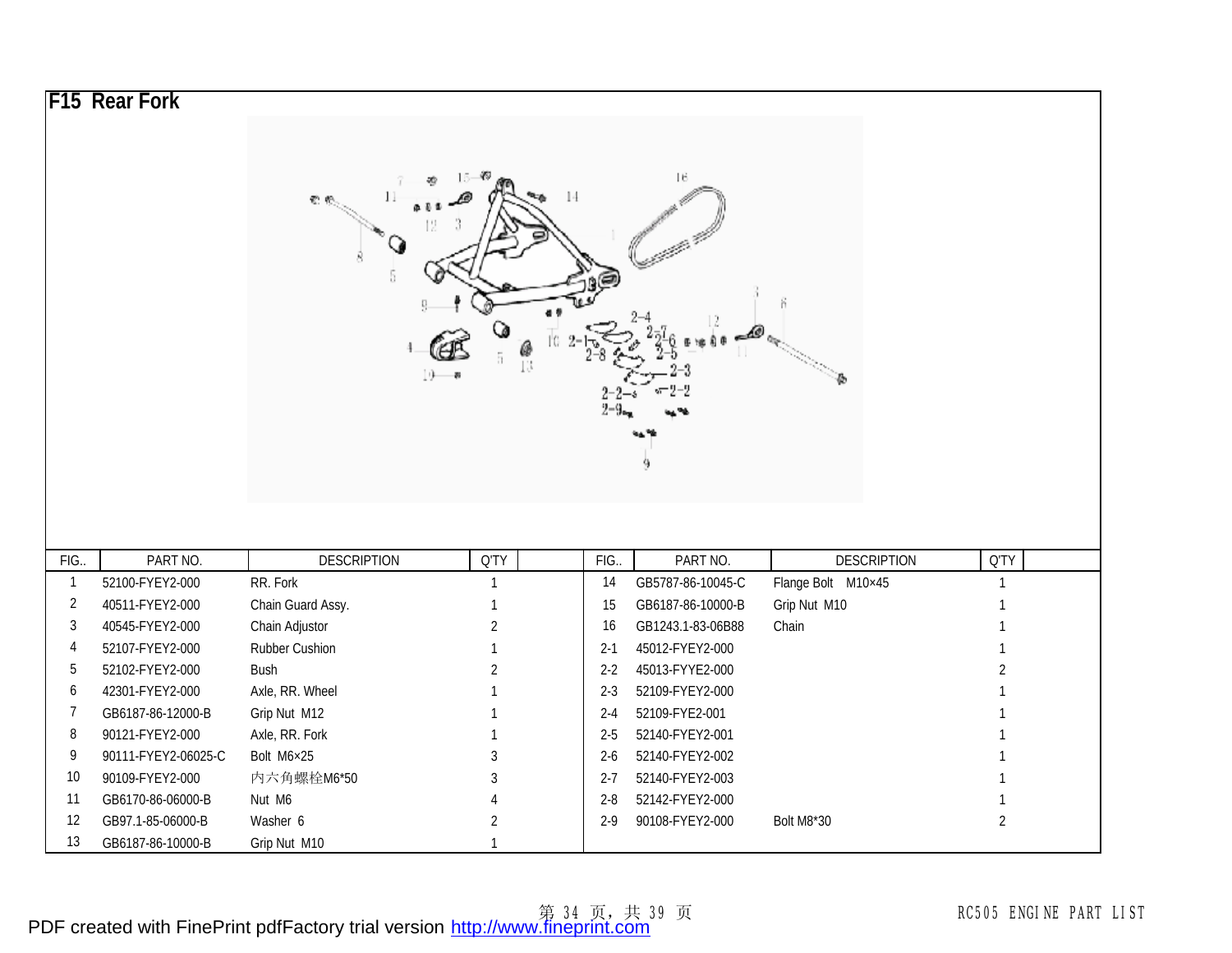|                |                   |                     | 6<br>3         | h                | 8                  |             |
|----------------|-------------------|---------------------|----------------|------------------|--------------------|-------------|
|                |                   |                     |                |                  |                    |             |
| FIG.           | PART NO.          | <b>DESCRIPTION</b>  | <b>Q'TY</b>    | PART NO.<br>FIG. | <b>DESCRIPTION</b> | <b>Q'TY</b> |
| $\overline{1}$ | 18201-FYEY2-000   | Muffler             | $\mathbf{1}$   |                  |                    |             |
| $\overline{2}$ | 18207-FYEY2-000   | Ring Mat            | $\mathbf{1}$   |                  |                    |             |
| $\mathfrak{Z}$ | 18208-FYEY2-000   | Hoop                | 1              |                  |                    |             |
| $\overline{4}$ | 18204-FYEY2-000   | <b>Exhaust Pipe</b> | $\mathbf{1}$   |                  |                    |             |
| 5              | 18292-FYG-000     | Seal Washer         | $\mathbf{1}$   |                  |                    |             |
| 6              | 18206-FYEY2-000   | Bush                | $\mathbf{1}$   |                  |                    |             |
| $\overline{7}$ | GB70-85-08050-C   | Bolt M8×50          | $\mathbf{1}$   |                  |                    |             |
| $\, 8$         | GB6177-86-06000-B | Nut M6              | $\overline{2}$ |                  |                    |             |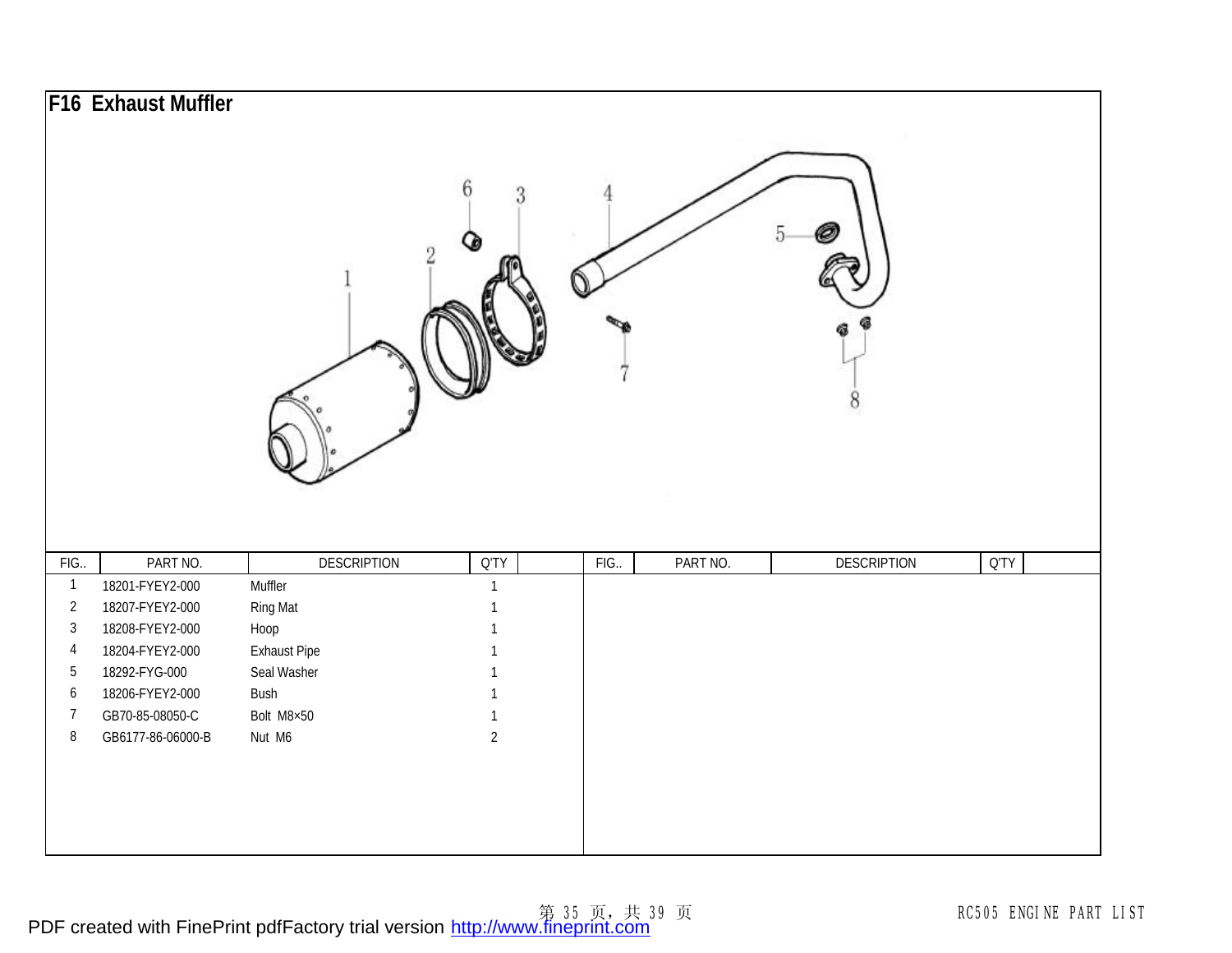|                          |                                    |                      |                                | 8   |          |                    |             |
|--------------------------|------------------------------------|----------------------|--------------------------------|-----|----------|--------------------|-------------|
|                          | PART NO.                           | <b>DESCRIPTION</b>   | Q'TY                           | FIG | PART NO. | <b>DESCRIPTION</b> | <b>Q'TY</b> |
| FIG                      |                                    |                      | $\mathbf{1}$                   |     |          |                    |             |
| $\mathbf{1}$             | 32121-FYEY2-000                    | Wire Harness         |                                |     |          |                    |             |
| $\overline{2}$           | 32411-FYEY2-000                    | Cable Battery, Relay | $\mathbf{1}$                   |     |          |                    |             |
| $\sqrt{3}$               | 32122-FYEY2-000                    | Fuse                 | $\overline{2}$                 |     |          |                    |             |
| $\overline{4}$           | 32123-FYEY2-000                    | Fuse Case            | $\mathbf{1}$                   |     |          |                    |             |
| $\overline{5}$           | 32124-FYEY2-000                    | Cable Battery        | $\mathbf{1}$                   |     |          |                    |             |
| $\boldsymbol{6}$         | 32125-FYEY2-000                    | Boot                 | 4                              |     |          |                    |             |
| $\overline{7}$<br>$\, 8$ | 91165-FYGT2-000<br>32120-FYEY2-000 | Band<br>主电缆          | $\overline{5}$<br>$\mathbf{1}$ |     |          |                    |             |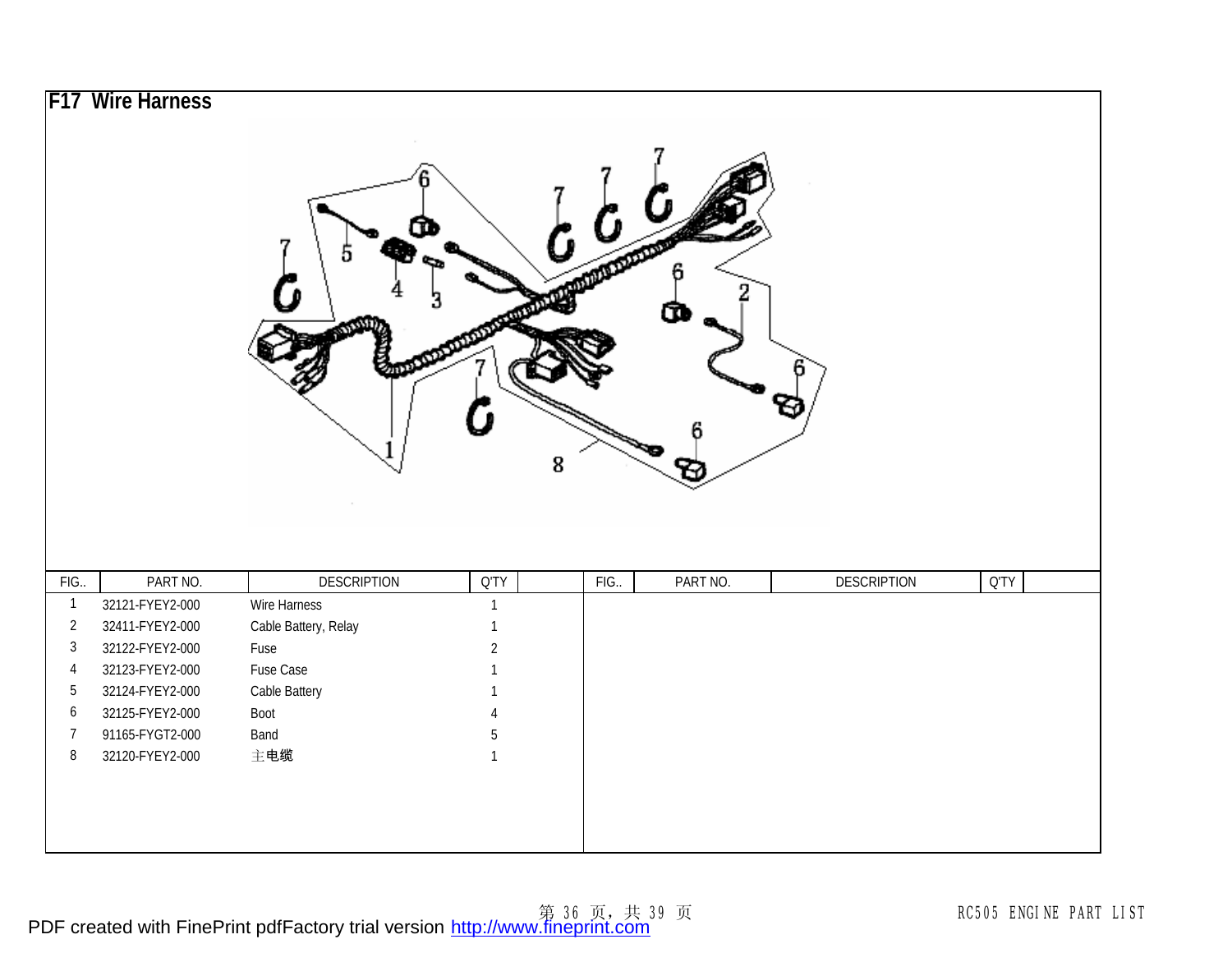|                         | F18 Battery       |                                   | 5<br>6         | 7    | 5        |                    |      |
|-------------------------|-------------------|-----------------------------------|----------------|------|----------|--------------------|------|
| FIG.                    | PART NO.          | <b>DESCRIPTION</b>                | <b>Q'TY</b>    | FIG. | PART NO. | <b>DESCRIPTION</b> | Q'TY |
| $\overline{\mathbf{1}}$ | 35101-FYEY2-000   | Battery                           | $\mathbf{1}$   |      |          |                    |      |
| $\sqrt{2}$              | 95012-FY2-000     | Band, Battery                     |                |      |          |                    |      |
| $\sqrt{3}$              | 35102-FYEY2-000   | Seal Cap                          | 1              |      |          |                    |      |
| $\overline{4}$          | 35103-FYEY2-000   | <b>Battery Electrolyte Bottle</b> | 1              |      |          |                    |      |
| $\mathbf 5$             | GB5787-86-05008-B | Bolt M5×8                         | $\sqrt{2}$     |      |          |                    |      |
| $\boldsymbol{6}$        | 35104-FYEY2-000   | Foursquare Nut M5                 | $\overline{2}$ |      |          |                    |      |
| $\overline{7}$          | 31500-FYEY-000    | 蓄电池                               | $\mathbf{1}$   |      |          |                    |      |
|                         |                   |                                   |                |      |          |                    |      |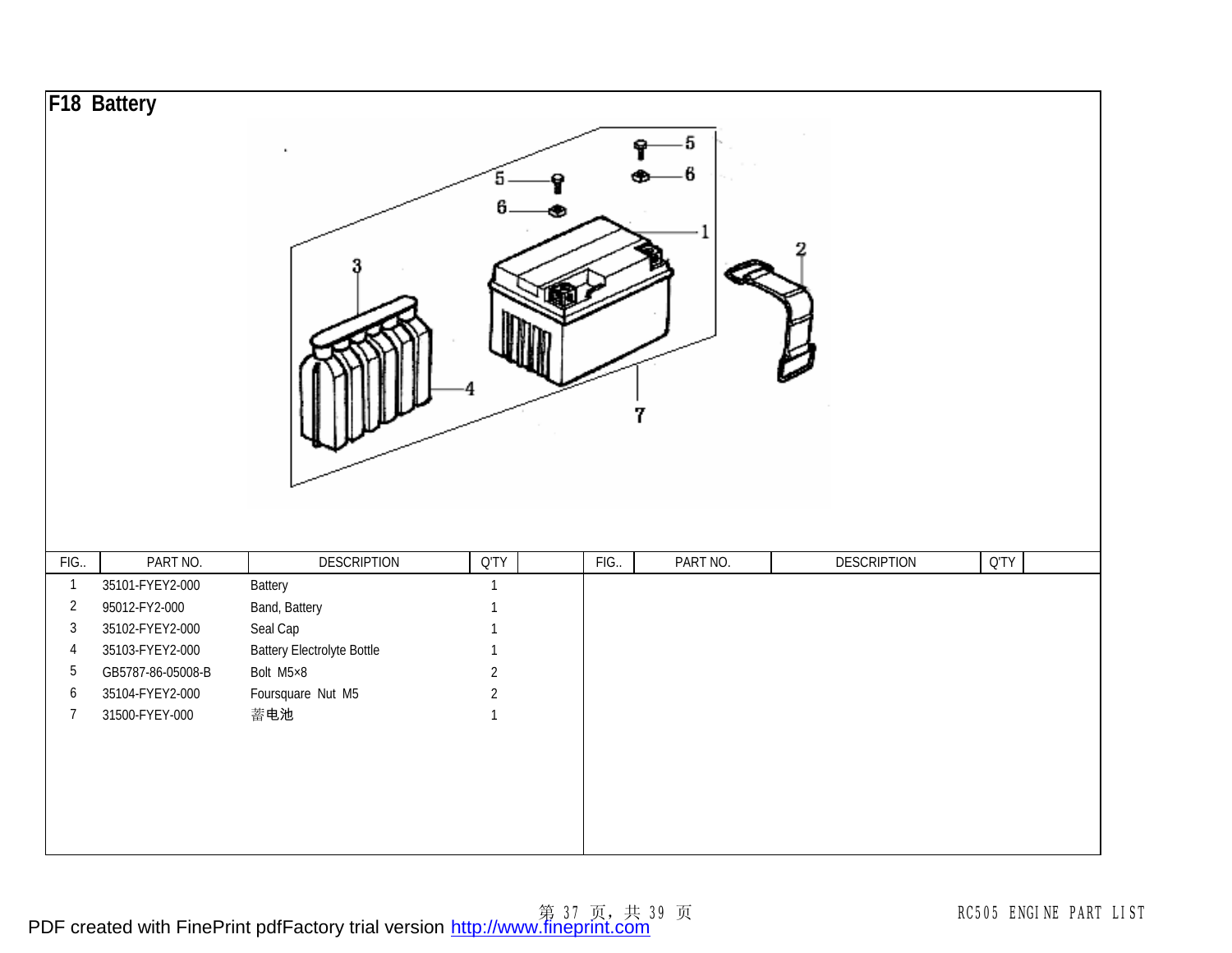|                         | F19 Kit Tools      | 6<br>5             |                 |      |          |                    |             |  |
|-------------------------|--------------------|--------------------|-----------------|------|----------|--------------------|-------------|--|
| FIG.                    | PART NO.           | <b>DESCRIPTION</b> | $Q^{\dagger}TY$ | FIG. | PART NO. | <b>DESCRIPTION</b> | <b>Q'TY</b> |  |
| $\overline{\mathbf{1}}$ | 87011-FYEY2-000    | Bag, Kit Tools     | $\mathbf{1}$    |      |          |                    |             |  |
| $\sqrt{2}$              | 87012-FYEY2-000    | Driver             | 1               |      |          |                    |             |  |
| $\sqrt{3}$              | 87013-FYEY2-000    | S Spanner          |                 |      |          |                    |             |  |
| $\overline{4}$          | 87014-FYEY2-000    | Handle, Driver     | 1               |      |          |                    |             |  |
| $\sqrt{5}$              | 87015-FYEY2-000    | Sleeve, Spark Plug | $\mathbf{1}$    |      |          |                    |             |  |
| $\boldsymbol{6}$        | 89010-FY-000       | 工具包                | $\mathbf{1}$    |      |          |                    |             |  |
|                         | F20 Label & Emblem |                    |                 |      |          |                    |             |  |